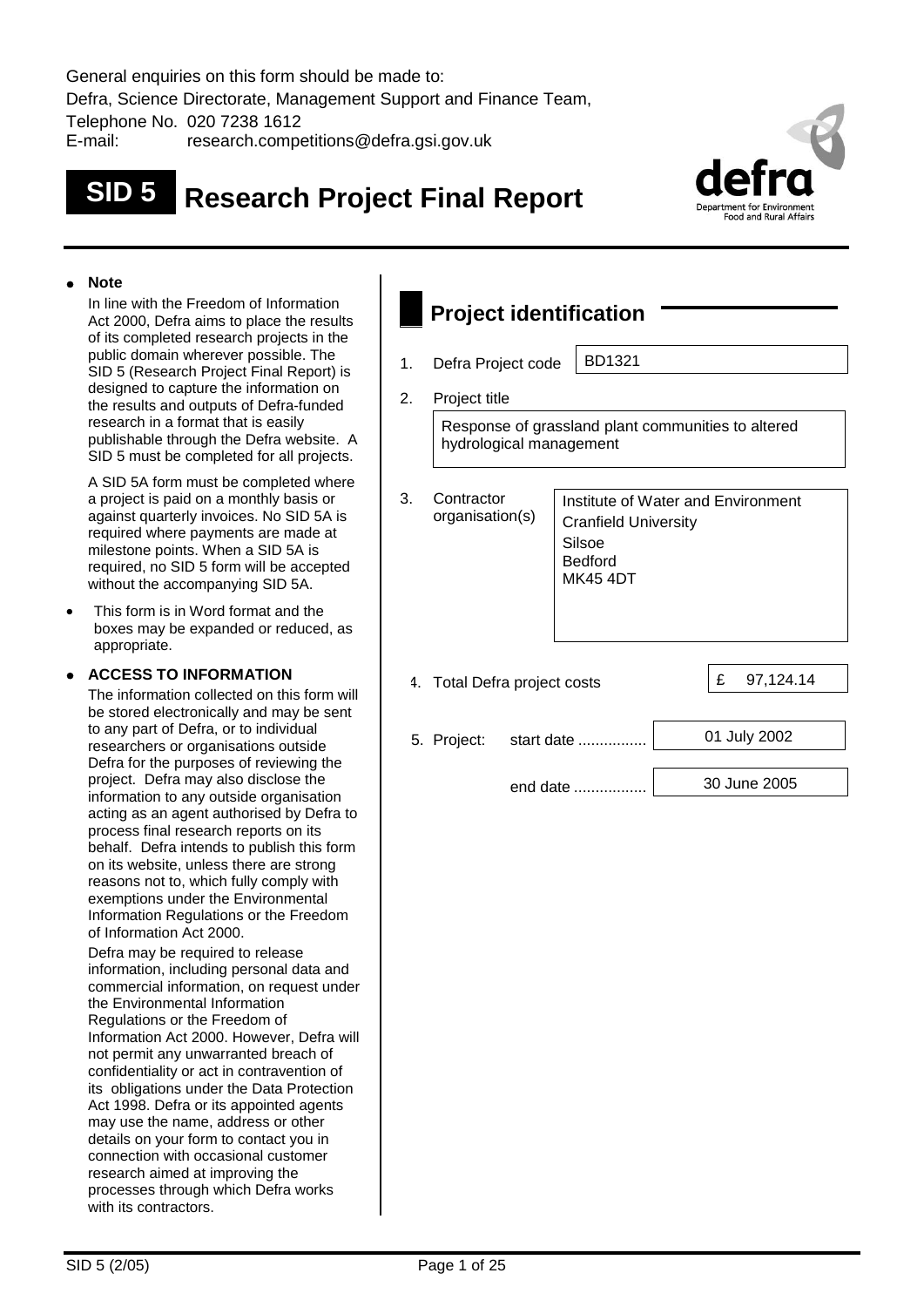- 6. It is Defra's intention to publish this form. Please confirm your agreement to do so....................................................................................**YES NO** 
	- (a) When preparing SID 5s contractors should bear in mind that Defra intends that they be made public. They should be written in a clear and concise manner and represent a full account of the research project which someone not closely associated with the project can follow. Defra recognises that in a small minority of cases there may be information, such as intellectual property or commercially confidential data, used in or generated by the research project, which should not be disclosed. In these cases, such information should be detailed in a separate annex (not to be published) so that the SID 5 can be placed in the public domain. Where it is impossible to complete the Final Report without including references to any sensitive or confidential data, the information should be included and section (b) completed. NB: only in exceptional circumstances will Defra expect contractors to give a "No" answer.

In all cases, reasons for withholding information must be fully in line with exemptions under the Environmental Information Regulations or the Freedom of Information Act 2000.

(b) If you have answered NO, please explain why the Final report should not be released into public domain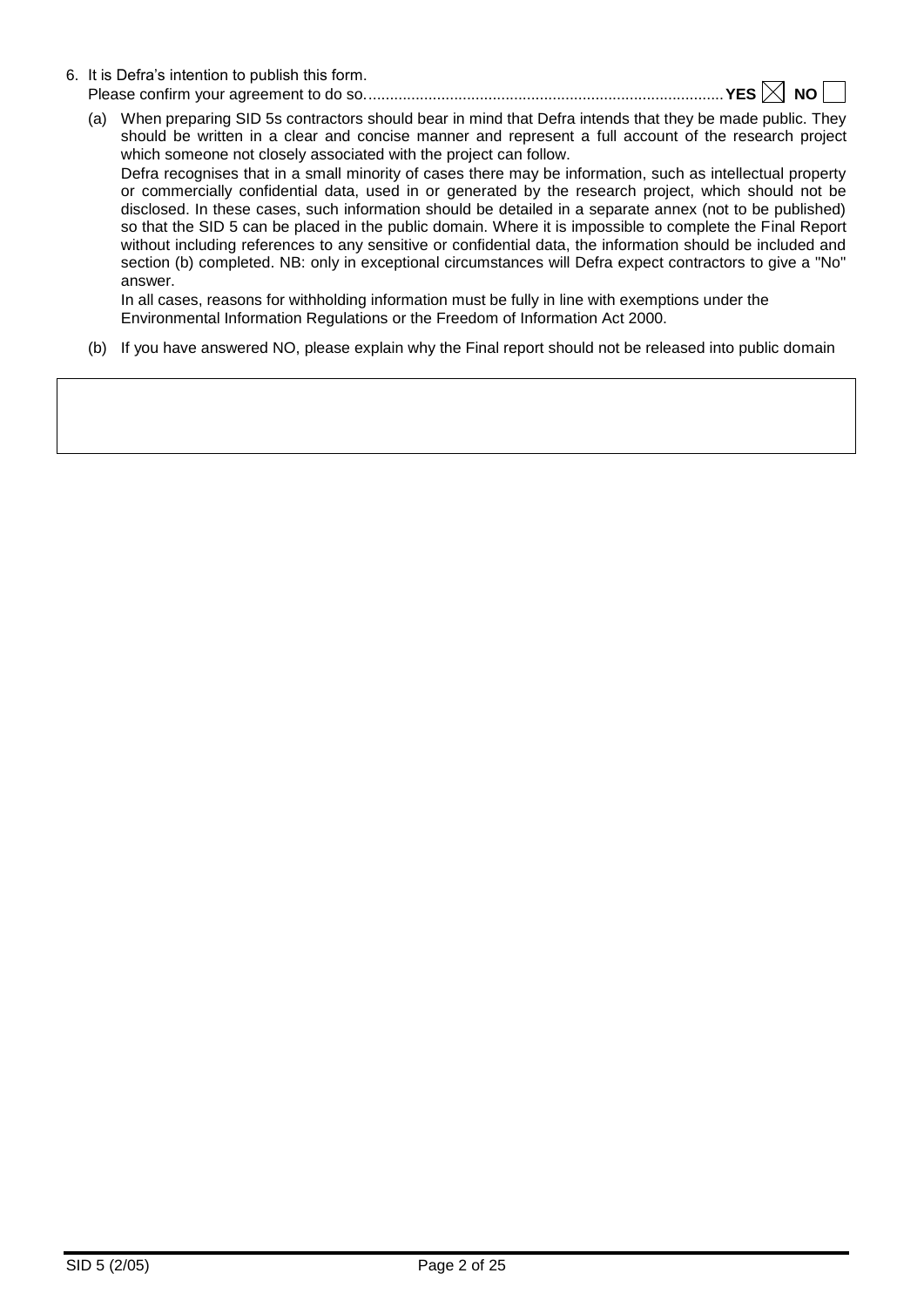# **Executive Summary**

7. The executive summary must not exceed 2 sides in total of A4 and should be understandable to the intelligent non-scientist. It should cover the main objectives, methods and findings of the research, together with any other significant events and options for new work.

Floodplains constitute a valuable component of the British landscape, not only because of their distinctive grassland communities, but also for their diverse fauna and their important ecosystem processes. In order to conserve floodplain habitats, an understanding of the environmental tolerances of their vegetation is essential. This project aimed to quantify the response of floodplain grasslands to altered hydrology. Such information is required for the UK Government in order to meet its obligations under a number of national and international agreements, but in particular to ensure value for money within the new Environmental Stewardship Scheme.

The project is an extension to project BD1310, which reported in 2002, but which, as a result of the Foot and Mouth Disease outbreak in 2001, failed to achieve its objectives fully. The current project's objectives were to complete work begun in the earlier project and to extend that work at 3 sites (Cricklade, East Cottingwith & Moorlinch), in order to describe the direction of vegetation change over time.

# *Major findings of the work*

 It was possible to simulate the water-table depth across the site at East Cottingwith (N. Yorks) using a hydrological model based on a water-balance approach. This allowed the vegetation responses to be interpreted with respect to the prevailing hydrological regime.

 Over the period of the two projects (1998-2004), the hydrological regime at all sites was more strongly regulated by rainfall pattern than by water-level management. This is an important result in the context of interpreting vegetation monitoring data from environmental land management schemes.

 The exceptionally wet period of 1999-2001, with the highest 36-month total rainfall on record, had a major impact on vegetation dynamics and masked the effect of hydrological manipulations, such that the effect of management could only be seen in the latter years of the project (2003, 2004). This limited the conclusions that could be drawn about effectiveness of hydrological interventions.

 Classification of individual relevés (vegetation samples) to a community type proved a robust method for describing vegetation dynamics. Two contrasting methods of community assignment were used. They gave very similar results in terms of the direction and extent of change within the vegetation, though the absolute numbers assigned to particular categories was dependent on which method was used.

 An experimental intervention to improve the surface drainage efficiency at one site appears to have facilitated the recovery of a species-rich community, but continued monitoring is required to confirm this.

 The implementation of the Raised Water Level Area at Moorlinch appears to have had little impact on the vegetation to date. This is partially because the site's former water regime already approached the raised-water-level targets and partially because the response to the wet period, 1999-2001, masked more subtle responses.

 Comparing correlations between rate of change in community type and the preceding water regime over a variety of time-scales, showed that the vegetation was most strongly related to a cumulative measure of soil wetness over a period of 2 to 3 years prior to survey.

 Taking a 3-year mean value for soil wetness, a regression equation was derived to describe the observed rate of community change at Cricklade. This relationship was then tested at East Cottingwith to see if the water regime could predict the rate of community change. The results were positive.

 The observed rate of loss of a species-rich community was more rapid during years that exceeded a wetness threshold, than the subsequent rate of recovery during years that were less wet.

 At all three sites, ordination techniques were used to explore the changes in community composition over time. In all cases, water regime appeared to be the major variable correlating with botanical variability. The data also suggested that nutrient availability may be an important secondary factor.

 Analysing the data at a species-level, a number of potential indicator species were identified that responded to the prevailing soil hydrology over different timescales. This information will be useful for interpreting monitoring data gathered following hydrological perturbation of sites.

# *Main implications for policy*

 Priority for improved hydrological management should be given to conserving existing species-rich stands over efforts to rehabilitate species-poor stands, as the rate of species loss is more rapid than the rate of species gain.

Although rates of species gain are low, the data gathered here suggests that substantial increases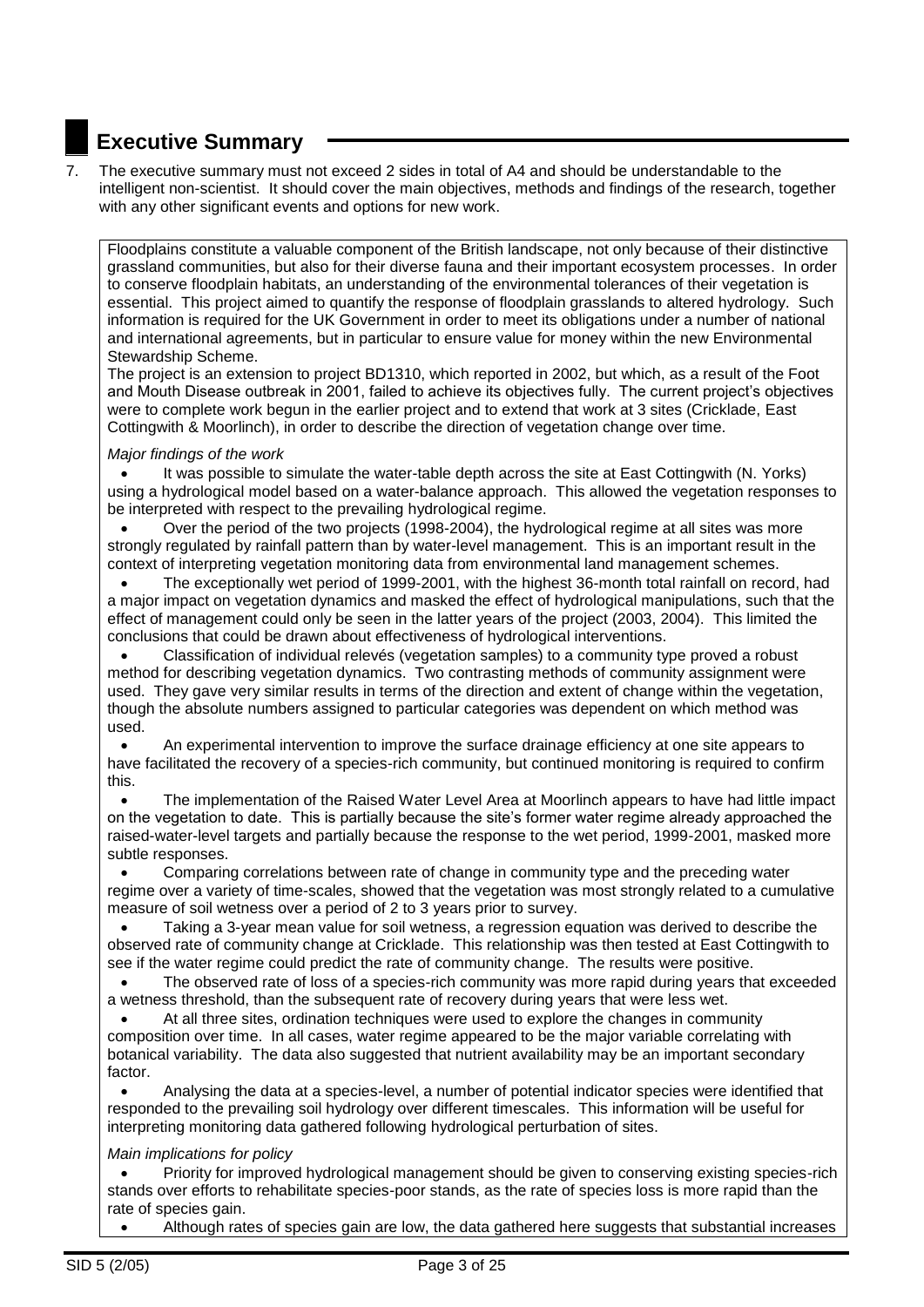in species-richness, and indeed development of a species-rich community can be achieved within a timescale of 10-20 years when a hydrological impediment is removed and therefore some positive results can be expected within the timeframe of an agri-environment agreement.

 Due to the lag time or "inertia" involved in the relationship between hydrological change and vegetation response, it is important to monitor the vegetation at a community level in order to investigate long-term changes. However, the use of relevant indicator species may be appropriate if initial responses to a hydrological perturbation are of interest.

 The response of vegetation to hydrological management is often masked by its response to the variation in rainfall patterns from year to year. It is therefore essential when interpreting vegetation surveys to do so in the context of the prevailing meteorological conditions. The information provided by this and previous Defra-funded research allows that interpretation to be accomplished.

# *Implications for future research*

 The regression model described here for predicting vegetation change requires further testing to check its general applicability and transferability between sites.

 The data gathered have allowed us to describe the response of floodplain grasslands to periods of enhanced wetness, because that was the situation experienced within the time frame of the projects (1998-2004). Continued monitoring is required to describe the equivalent response to drought.

 Interpretation of the data by ordination has reinforced a hypothesis that flood-deposited nutrients are also a significant driver of plant community composition. Further field monitoring of sediment deposition across a range of floodplain habitats would confirm its importance. Such information would be particularly important for future compliance with the European Water Framework Directive.

# *Follow up actions*

The project team intend to develop a technical advice note (TAN) for the Rural Development Service (RDS) summarising the project results. They will also offer a short course for RDS officers to train them in managing soil hydrology on floodplains for biodiversity objectives.

The results are being written up for publication in the scientific literature and on-going collaboration with project BD1322 (re-instatement of surface grips) aims to ensure the understanding gained from this project is used to guide recommendations from that one.

# **Project Report to Defra**

- 8. As a guide this report should be no longer than 20 sides of A4. This report is to provide Defra with details of the outputs of the research project for internal purposes; to meet the terms of the contract; and to allow Defra to publish details of the outputs to meet Environmental Information Regulation or Freedom of Information obligations. This short report to Defra does not preclude contractors from also seeking to publish a full, formal scientific report/paper in an appropriate scientific or other journal/publication. Indeed, Defra actively encourages such publications as part of the contract terms. The report to Defra should include:
	- the scientific objectives as set out in the contract;
	- the extent to which the objectives set out in the contract have been met;
	- $\bullet$  details of methods used and the results obtained, including statistical analysis (if appropriate);
	- a discussion of the results and their reliability;
	- $\bullet$  the main implications of the findings;
	- possible future work; and
	- any action resulting from the research (e.g. IP, Knowledge Transfer).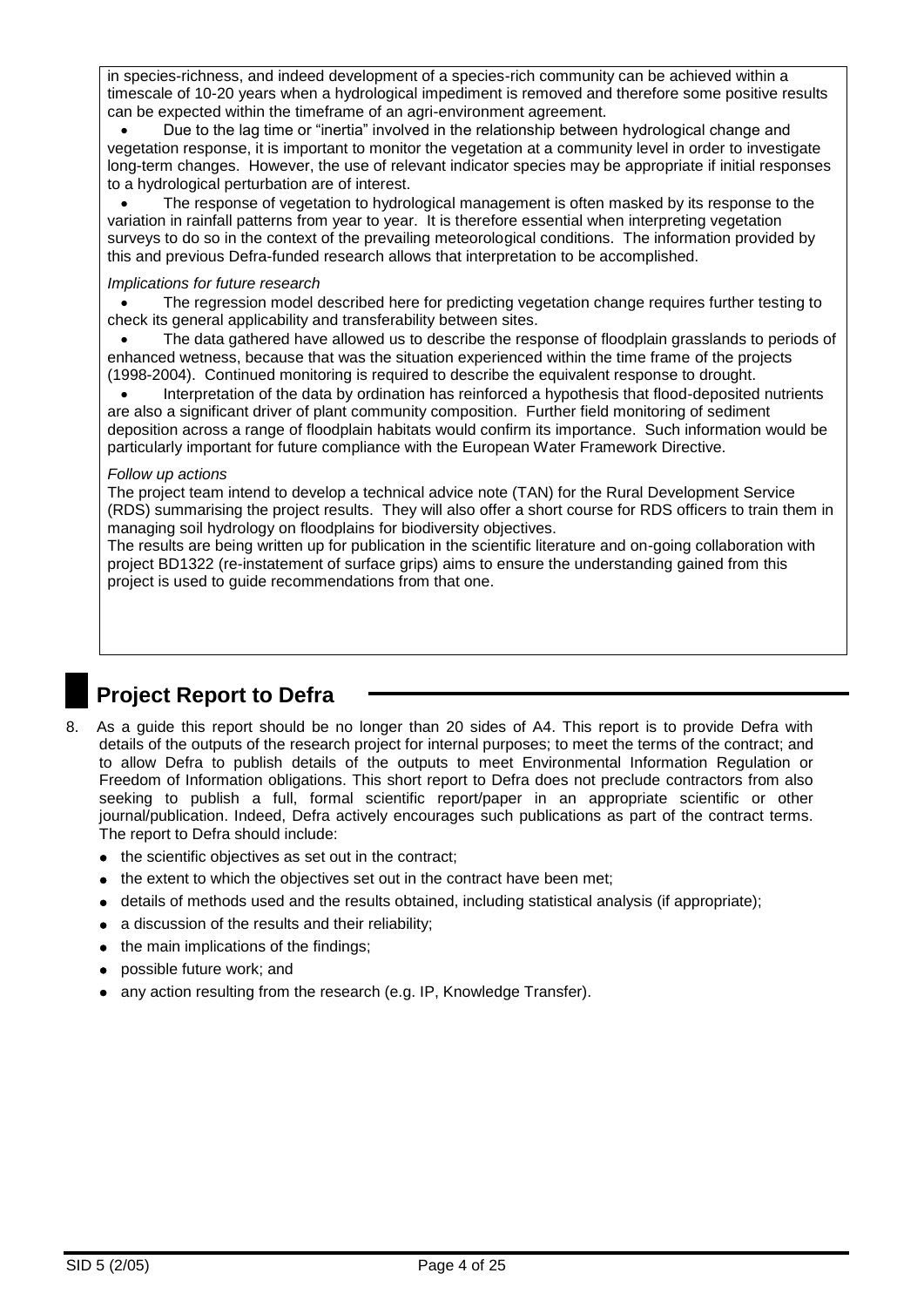# **BD1321 Response of grassland plant communities to altered hydrological management**

# **1. Introduction**

Understanding the environmental tolerances of species-rich floodplain grasslands is important for enabling the UK government to fulfil its obligations under a number of commitments:

- implementation of the European Habitats Directive
- meeting its Public Service Agreement target for nationally important wildlife sites
- achieving the targets set by the UK Biodiversity Action Plan
- ensuring value for money from the Higher Level Stewardship scheme.

It has been established that the composition of floodplain grasslands is highly sensitive to soil water regime (e.g. Gowing *et al*., 1997). Therefore, in order to conserve this habitat in a favourable condition, it is necessary to understand not only the water-regime tolerances of the key plant communities and their component species, but also the rate at which they respond to altered hydrology. The project reported here extends the information presented in the final report for BD1310 (Gowing *et al*., 2002). That project was unable to complete all of its 6 objectives as a result of the Foot and Mouth Disease (FMD) outbreak in 2001.

The data presented here are intended primarily to support the new flexible agri-environment scheme, Higher Level Stewardship (HLS), which allows tailored hydrological management to be incorporated into habitatenhancement schemes, but they should also prove valuable for meeting the other policy objectives listed above.

# **2. Objectives**

The project had the following four scientific objectives set out in its original proposal and they remain unamended:

- 1. To validate the conceptual hydrological model that was developed for East Cottingwith Ings, N.Yorks, under project BD1310, using newly collected dipwell data.
- 2. To complete BD1310 objective 5, "To characterise the relationship between the rate of change in the composition of plant communities and the shift in water regime on hydrologically-altered sites."
- 3. To describe the trajectories of change observed in the plant community composition at 3 case study sites to provide reference information for managers undertaking similar schemes.
- 4. To complete BD1310 objective 6, "To develop appropriate methods for interpreting data and designing monitoring strategies for grassland sites subject to hydrological manipulation, such as in wetland ESAs and other agri-environmental schemes involving water-level management."

All of these objectives were met within the proposed timetable. Progress of the project was highly dependent on the prevailing weather conditions, particularly rainfall patterns, as they influenced the water-regime and hence the plant community composition on the sites. One reason why objective 2 had not been completed satisfactorily within project BD1310 was that the years 1999-2001 comprised the wettest 36-month period on record and therefore the effects of altered hydrological management were masked by the extraordinary meteorological conditions. Fortunately, the Springs of 2002-2004 had average or below average rainfall, allowing the effect of the management to be better assessed.

On-going work is still in progress in partnership with the Rural Development Service to format the output from this project into one or more Technical Advice Notes for their advisers.

# **3. Methods**

Three sites were selected for this study:

- Cricklade North Meadow NNR (cSAC), Wiltshire
- East Cottingwith Big Ings, Lower Derwent Ings SSSI (cSAC), North Yorkshire.
- Moorlinch SSSI (SPA), Somerset

All three had previously been investigated as part of the former project BD1310 and their soil types characterised (Table 1). All had originally been selected within project BD1310 on the basis that a change in hydrological management was planned.

At **Cricklade North Meadow**, the project team organised the re-instatement of a blocked culvert in one section of the field, denoted the "treatment"area. This allowed surface water to flow off the area more rapidly. A second area denoted the "control" area was set up to monitor the annual fluctuations in species composition in response to the weather.

**East Cottingwith Big Ings** was part of a scheme to increase the area of surface water standing on the floodplain of the Lower Derwent Valley, with the objective of increasing the usage of the site by breeding waders (Tim Dixon, English Nature, pers. comm.) Two areas were monitored with the expectation that one would be more acutely affected by the raising of water levels than the other. However, due to the SSSI being denoted a candidate Special Area for Conservation under the Habitats Directive on account of its floodplain meadow (MG4) community, the plan to increase its wetness was abandoned. Indeed, the revised plan for the site, partly as a result of previous Defra-funded research (Gowing *et al*., 1997), involves improving the surface drainage to avoid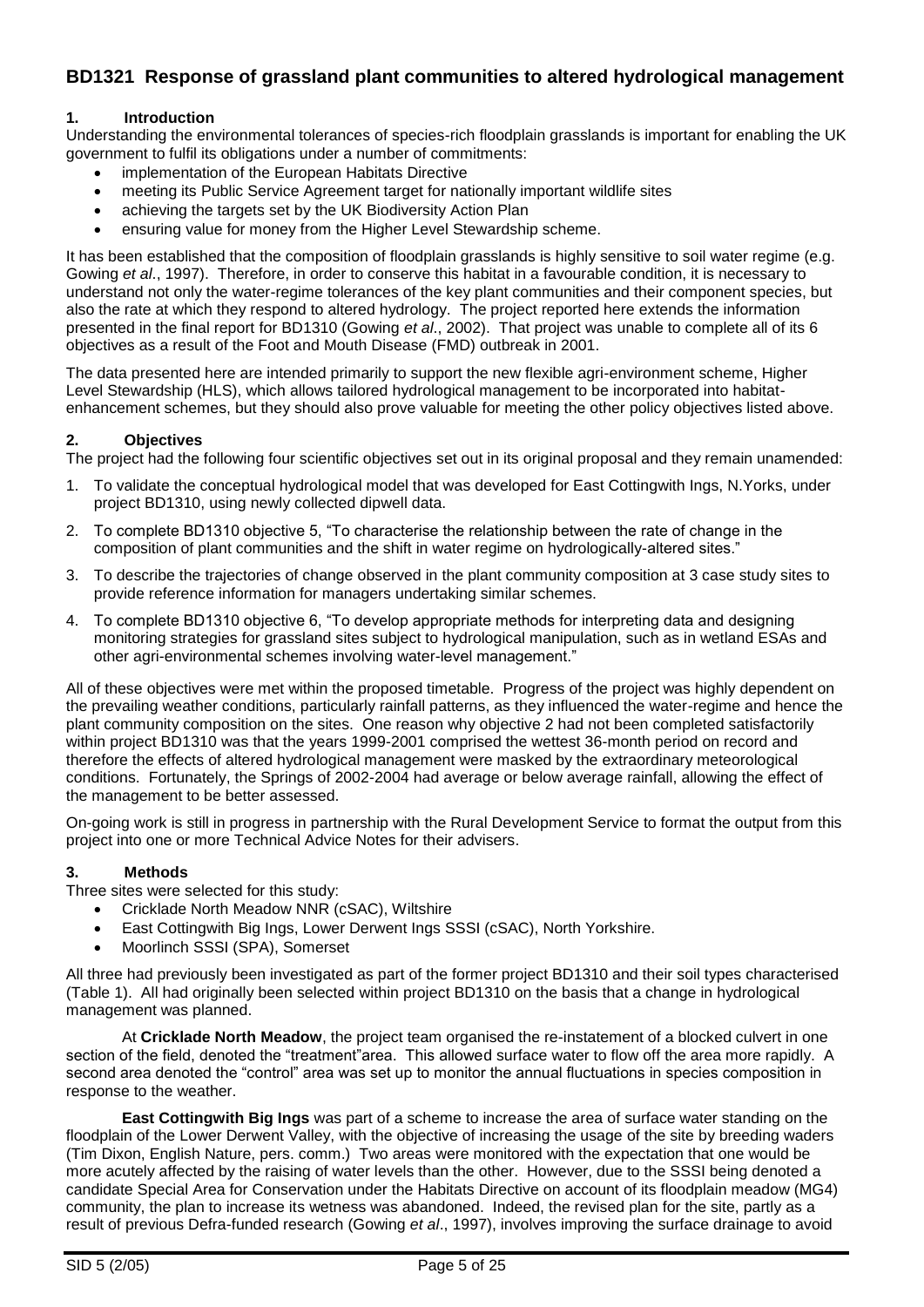water standing for prolonged periods. During the lifetime of the project, management has not led to hydrological differences between the two areas; the changes in community composition have nevertheless been interesting, but entirely driven by rainfall patterns.

The site at **Moorlinch** is composed of a large number of small fields. Three of the agriculturally less improved fields were selected for monitoring; two within the area designated to become a Raised Water Level Area (RWLA) within the Somerset Levels and Moors Environmentally Sensitive Area (ESA) scheme and one outside the engineered block to be used as a control. The raised water level regime was implemented in 2001/2002 and the botanical response followed for the next three seasons.

The sites at Cricklade and Moorlinch already had operational hydrological models (Gowing *et al.,* 2002) and East Cottingwith had a provisional one that had not been fully validated due to the outbreak of FMD in 2001 preventing tubewells and stage boards from being monitored.

| <b>Site Name</b> | <b>Grid Reference</b> | <b>Soil Association</b> | Soil type                    |
|------------------|-----------------------|-------------------------|------------------------------|
| Cricklade        | SU096958              | Thames                  | Clay loam over sand          |
| East Cottingwith | SE700420              | Fladbury 3              | Alluvial clay overlying silt |
| <b>Moorlinch</b> | ST393362              | Altcar 1/Midelney       | Peaty clay / peat            |

**Table 1**. Location and soil type for the three sites used in the study

# *3.1 Hydrological modelling*

To validate the hydrological model at East Cottingwith, an additional stage board was placed in the back ditch in autumn 2002 and fortnightly readings of it plus eight tubewells within the field were taken by the land-owners, Mr Robert Burnett and Mrs Joan Burnett. Soil hydraulic properties were measured *in situ* and undisturbed cores were taken for laboratory analysis

Meteorological data for all three sites for the period June 2001-May 2004 were purchased from the Met Office and information about river stage levels were sourced from the Environment Agency to supplement earlier data gathered under BD1310.

The information was used to extend the modelling data at Cricklade and Moorlinch up to and including May 2004 and at East Cottingwith to validate the spreadsheet-based water-balance model for estimating weekly water-table depths, developed within the earlier project.

# *3.2 Botanical recording*

All three sites were botanically surveyed in June for each of the three project years: 2002, 2003 and 2004. A total of over 1500 samples were taken from permanent positions, established during project BD1310, to monitor the response of the plant community composition to the prevailing hydrology.

Each sample comprised a full species list of all vascular and bryophyte species found in a 1 m x 1 m quadrat together with a visual estimate of each species' cover on a percentage scale. The recording was undertaken by Ecological Surveys (Bangor), whose two botanists performed all the surveys both within this project and its predecessor, thereby ensuring consistency of method. The botanists regularly compared their cover-estimate scoring to ensure quality control. The quadrat positions were not permanently marked, but were re-located each year using Total Station surveying equipment, which has the ability to pinpoint locations with centimetre accuracy from a single marked position at a site. The accepted error for relocation was  $\pm 0.03$  m.

The botanical nomenclature used follows Stace (1991) and the data were entered via the Vespan package (Malloch, 1999).

#### *3.3 Community assignment*

Two parallel methods were used for allocating each sample (relevé) to a community type. Both methods were based upon the community types described in project BD1310 (Gowing *et al.,* 2002), which drew on a total of 3904 relevés across 18 separate floodplain-grassland sites within England. That dataset represented the largest of its type for the UK and by use of the classification package TWINSPAN (Hill, 1979), 12 distinct grassland community types were identified and then related to the National Vegetation Classification (Rodwell, 1992, Rodwell *et al.*, 2000). These community types are summarised in Table 2.

The first method was to analyse the full time-series data set for each site using the TWINSPAN approach with up to 6 divisions to give tightly-defined clusters of relevés, which were then re-grouped by a subjective interpretation of their synoptic tables. The second method used a dissimilarity metric known as mean character difference (Czekanowski, 1909) to compare individual relevés with the synoptic tables for the communities in Table 2.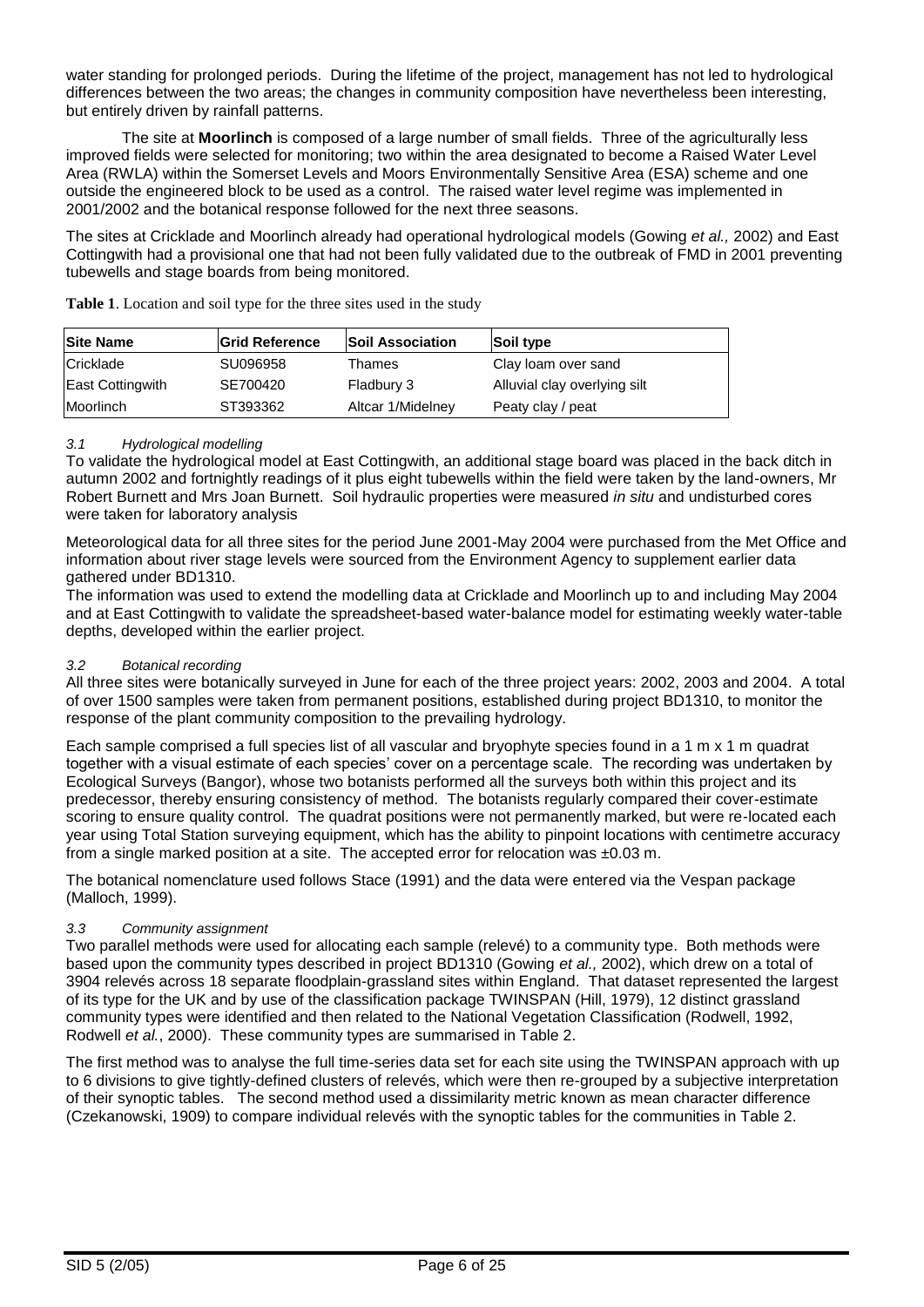**Table 2.** Community types used within this report and their relationships to those listed in Project BD1310, to alliances used in continental phytosociology and to the British National Vegetation Classification (NVC).

| Label used in<br>this report | <b>BD1310</b><br>Twinspan<br>Endgroup | Alliance according to<br>continental<br>phytosociology | Community name based on the British NVC                                                      |
|------------------------------|---------------------------------------|--------------------------------------------------------|----------------------------------------------------------------------------------------------|
| MG4                          | $\mathcal{P}$                         | Alopecurion*                                           | Alopecurus pratensis - Sanguisorba officinalis<br>grassland, typical community               |
| MG4 spp-poor                 | 4                                     | Alopecurion*                                           | Alopecurus pratensis - Sanguisorba officinalis<br>grassland, species-poor variant            |
| MG7C                         | 7                                     | Alopecurion*                                           | Lolium perenne – Alopecurus pratensis –<br>Festuca pratensis grassland, species-rich variant |
| MG8 Carex                    | 9                                     | Calthion                                               | Cynosurus cristatus - Caltha palustris grassland,<br>Carex spp. Variant                      |
| Agrostis -<br>Carex distans  | 10                                    | Calthion                                               | Agrostis/Carex grassland, Carex distans variant                                              |
| Agrostis -<br>Carex          | 11                                    | Calthion                                               | Agrostis/Carex grassland, typical community                                                  |
| <b>MG13</b>                  | 12                                    | Potentillion                                           | Agrostis stolonifera – Alopecurus geniculatus<br>grassland, Alopecurus pratensis variant     |

\*This vegetation has traditionally been regarded as part of the *Cynosurion* alliance, but recent revisions of European classifications (e.g. Schaminée *et al.,* 1996) place it within a separate *Alopecurion* alliance*.*

#### *3.4 Hydrological interpretation*

The previous project, BD1310, had identified the degree of soil waterlogging, as measured by the Sum Exceedence Value (SEV) method (Sieben, 1965; Gowing *et al*., 2002), as the strongest determinant of community composition in floodplain grassland. Therefore, this variable was derived from the weekly data estimating water-table depth beneath ground surface, which formed the output of each hydrological model. The SEV waterlogging figure was calculated for the year 1 June to 31 May, thereby representing the 12-month period prior to each botanical survey.

# *3.5 Statistical analysis*

The trajectory by which the community composition changed with time was investigated using ordination techniques (De-trended Correspondence Analysis) and the role of environmental variables was informed by overlaying the ordination with supplementary variables. The response of individual species to prevailing soil hydrology was assessed *via* correlation matrices.

The utility of the overall approach was tested by using a regression equation derived at one site to predict community response at a second. Predicted and observed values were used to calculate a correlation coefficient which was then tested for significance using a t-test.

#### **4 Results**

#### *4.1 Hydrological modelling*

All variables required to run a model of the East Cottingwith site were collated and the water-table-depth threshold values for the site were calculated (Table 3).

**Table 3**. Soil parameters used for hydrological modelling of the East Cottingwith site. Rainfall, evapotranspiration (ET) and soil moisture deficit data taken from Smith and Trafford (1976).

| Rainfall (mm)                           | <b>Potential ET</b><br>(mm)             | Soil moisture<br>deficit at end<br>July (mm)                    | <b>Topsoil hydraulic</b><br>conductivity (m<br>day <sup>1</sup> | Sub soil hydraulic<br>conductivity (m<br>$day^{-1}$ |
|-----------------------------------------|-----------------------------------------|-----------------------------------------------------------------|-----------------------------------------------------------------|-----------------------------------------------------|
| 643                                     | 486                                     | 85                                                              | 0.13                                                            | < 0.01                                              |
| <b>Topsoil</b><br>drainable<br>porosity | <b>Subsoil</b><br>drainable<br>porosity | Unsaturated<br>hydraulic<br>conductivity<br>exponent $(m^{-1})$ | Soil drying<br>threshold depth<br>(m)                           | <b>Aeration threshold</b><br>depth (m)              |
| 0.13                                    | 0.09                                    | 3                                                               | 0.481                                                           | 0.264                                               |

Using the run of field observations from tubewells during the period 1998-2004 (except for the interlude affected by FMD), it has been possible to validate the model output for the East Cottingwith site (Figure 1). A waterbalance approach was taken since measurements of lateral seepage in the field indicated that the subsoil was effectively impermeable, which agreed with an earlier soil survey at the site (Palmer and Holman, 2002). A layer of humic, silty soil was found at a depth of over 2 m, which may have high permeability, but it was concluded that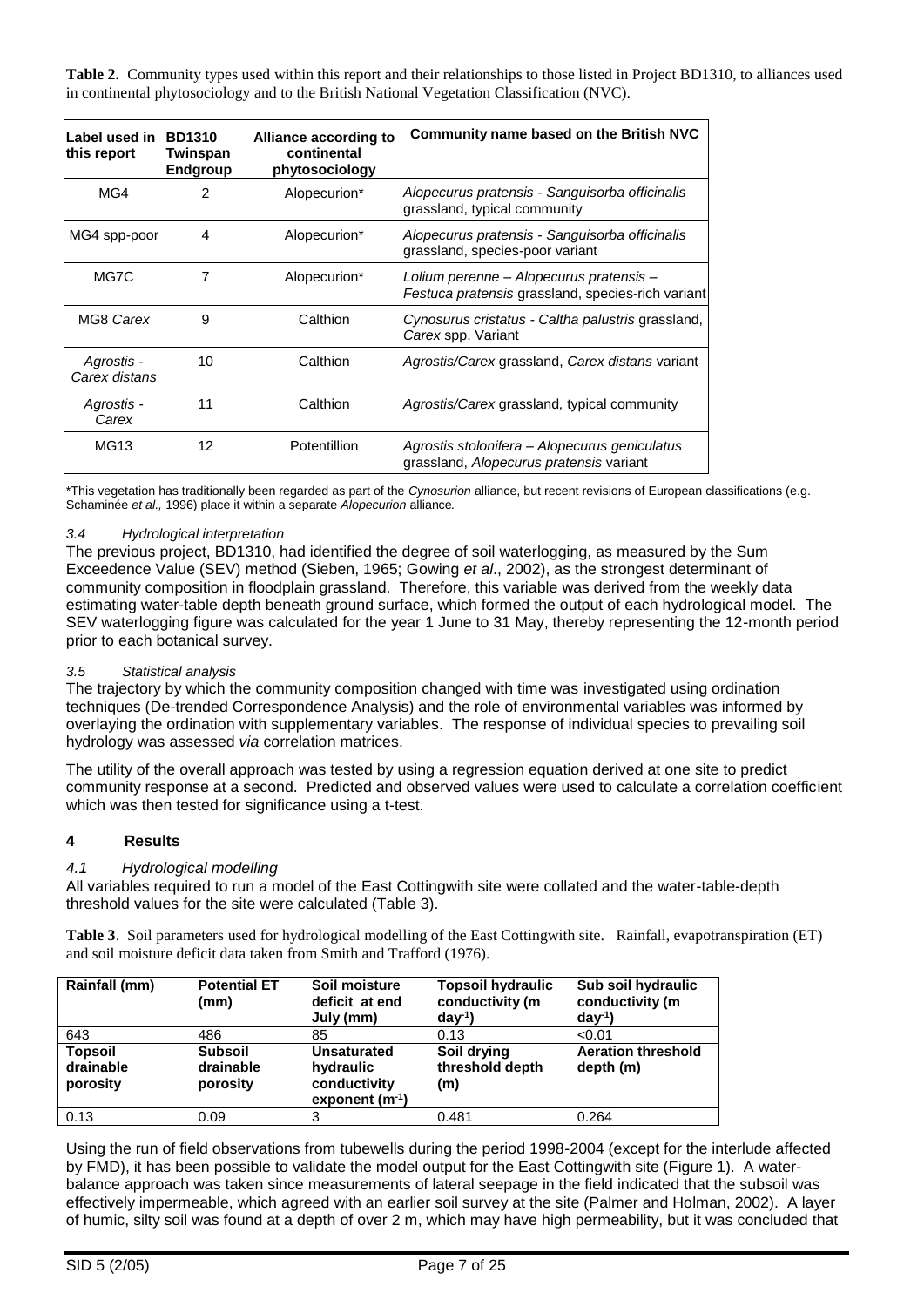this layer was effectively confined by the overlying clay and therefore unlikely to influence the water-regime of the root zone.



**Figure 1**. Model output (dark line) for a central tubewell at East Cottingwith compared to field observations for that well (square symbols). The ground surface elevation is shown by the horizontal line at 3.58 m AOD. (Note that the model does not predict depth of surface water).

In order to set the scene in terms of the prevailing meteorological conditions over the lifetime of the project, Figure 2 presents data relating to the rainfall at each of the sites. These meteorological data, particularly rainfall totals during the spring period, were a major driver to the soil water regime, as simulated by the hydrological models.

For the Cricklade and Moorlinch sites, the previously validated hydrological models described in project BD1310 were used to simulate the water-table regime during the period 2001-2004 using weather data purchased from the Meteorological office and water-level data from surrounding watercourses provided by the Environment Agency.

The output from the hydrological model for each site was interpreted in terms of a Sum Exceedence Value (SEV) that cumulates the degree to which water-tables rise above an aeration threshold\* and thus creates potential waterlogging stress in the root zone. This parameter of water regime was chosen based on the results of the earlier project (BD1310) which showed soil waterlogging to drive short-term changes in plant community composition. Figure 3 presents the pattern of waterlogging for each site.



**Figure 2**. Rainfall totals during spring (March to May inclusive) for each of the three sites.

\* The aeration threshold is the water-table depth required to ensure the soil has at least 10% air-filled porosity to a depth of 100 mm. The value is derived from the soil's moisture release characteristic.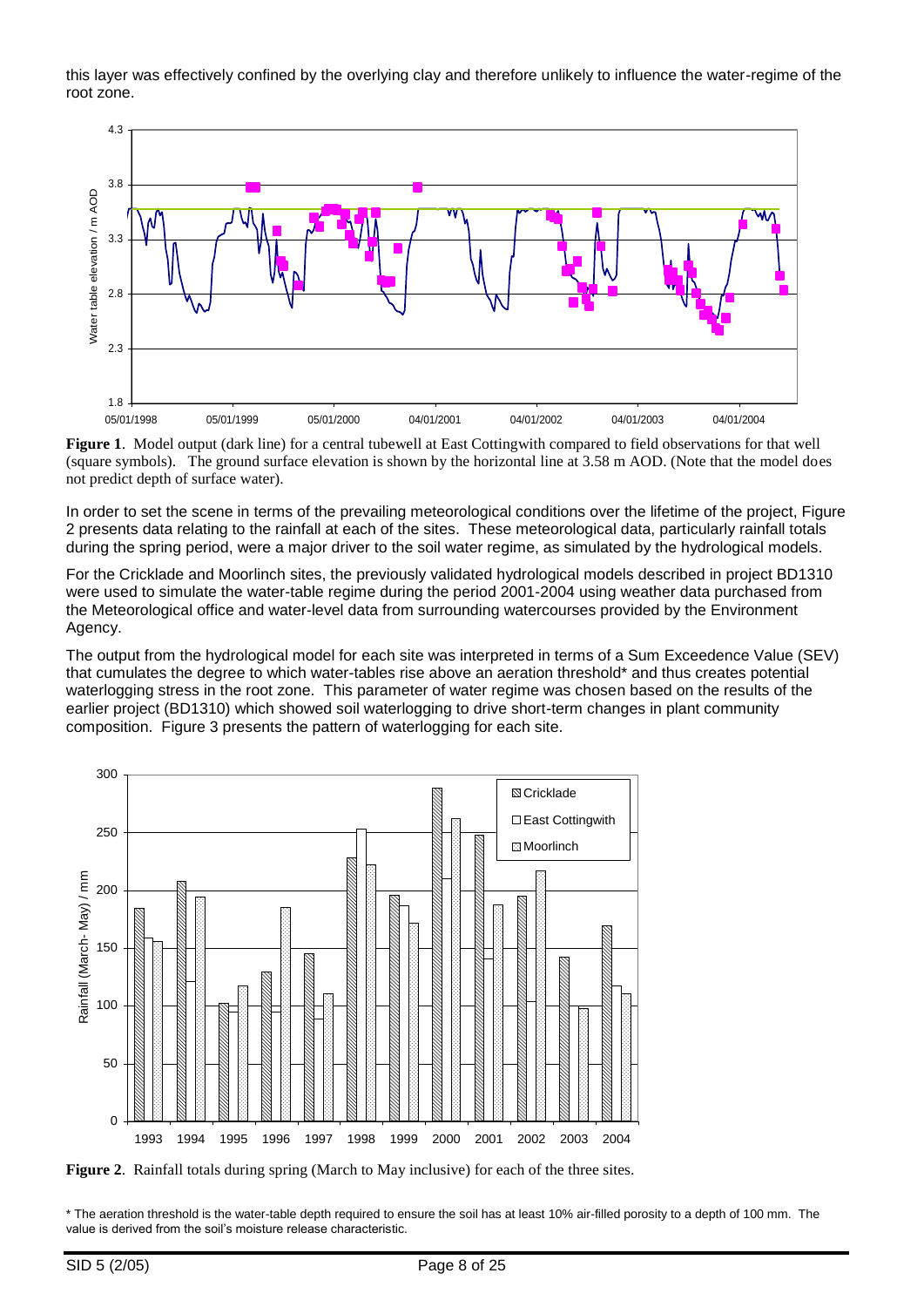

**Figure 3**. The annual mean Sum Exceedence Value for soil waterlogging at each site over the monitoring period. Error bars represent the standard error of the mean across all positions at each site.

It can be seen from Figure 3 that the waterlogging experienced by the Cricklade and East Cottingwith sites is broadly similar (reflected in their similar plant communities), but that the soil at Moorlinch is substantially wetter during the growing season, giving rise to a different suite of communities. It is also of note that although the broad meteorological pattern was similar across all three sites, the impact in terms of soil waterlogging is different due to differences in site hydrological system and management. Cricklade experienced abnormally wet soil conditions in 2000 and 2001, whilst East Cottingwith had "extreme" events in 2001 and 2004. Meanwhile, Moorlinch experienced 4 wet years in succession, 2000-2003.

The impact of these hydrological variations on each of the three sites, in terms of changes in their plant community composition, will now be considered in turn:

# *4.2 Cricklade North Meadow NNR*

The vegetation at Cricklade was assigned to one of three of the community types described in BD1310 (Table 2): namely MG4 (mean richness of 28 spp m<sup>-2</sup>), MG4 spp-poor (mean richness of 19 spp m<sup>-2</sup>) and MG13 (mean richness of 11 spp m-2 ). Figure 4 illustrates how the extent of these three types altered during the period 1998- 2004.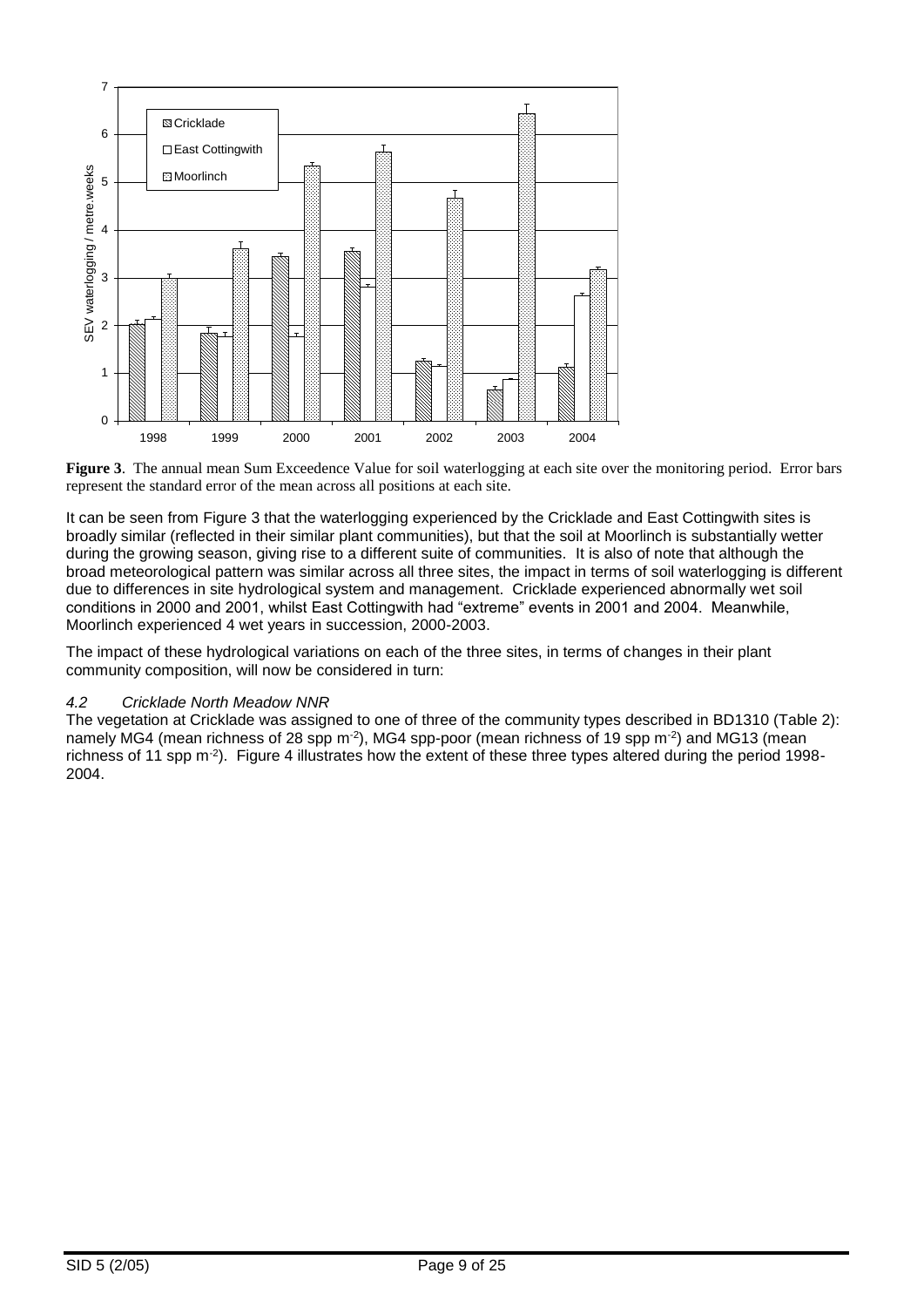

**Figure 4.** The percentage of samples by community type for each year: a) as assigned by TWINSPAN analysis, and b) as assigned by mean character difference.

The two assignment methods gave slightly different results with the TWINSPAN approach tending to place more samples within the "drier" communities. However, the pattern of change is very similar in both; the wet years of 2000 and 2001 causing a contraction in the area of the "drier," species-rich MG4 community and an expansion in the "wetter" MG13 category. In the analysis below, only results from the mean character difference approach have been used.

Figure 5 reveals the differential response of the two separate monitoring areas at Cricklade. Although both were impacted by the same meteorological drivers, the recovery in the "treatment" area is more marked.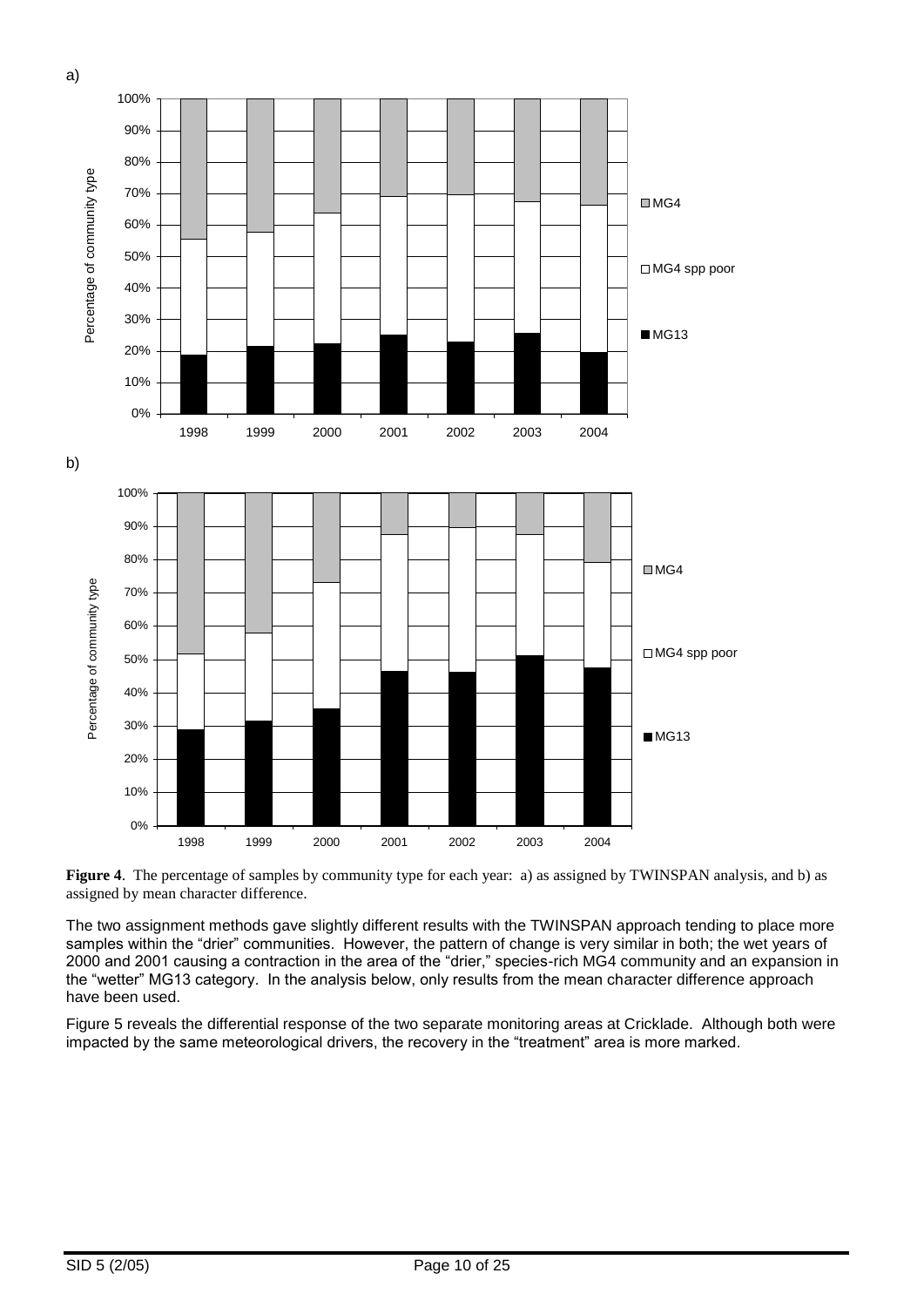

**Figure 5**. The allocation of samples to community type in the two monitoring areas on Cricklade North Meadow, using mean character difference (cf Fig 4b). (a) Treatment, (b) Control. The same key applied to both charts.

The "treatment" area held the "wetter" vegetation in 1998 and the expectation was that, through enhancement of surface drainage, its community composition would approach that of the "control" area. However, both areas were then affected by the exceptionally wet springs of 2000 and 2001, which postponed the response to treatment. The situation in 2004 now shows both areas to have a similar percentage of the wet MG13 community, but the treated area has the greater proportion of the dry MG4 type. To look at the trajectory of community change over time, ordination methods were used. Figure 6 shows an unconstrained ordination of the relevés recorded at Cricklade, divided into the two areas.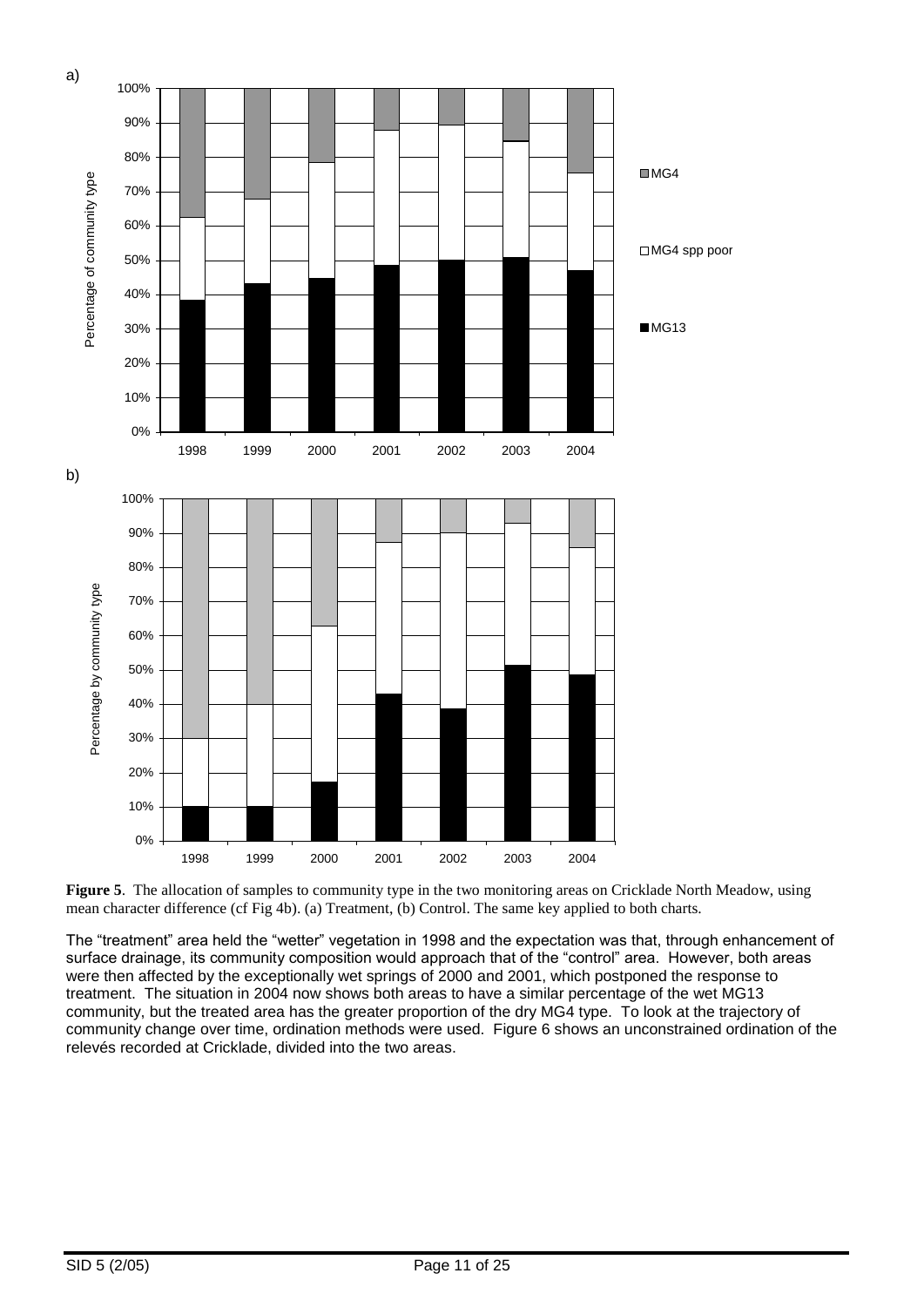

**Figure 6**. Change in community composition within the two areas on Cricklade North Meadow. The plot shows the centroids for all the samples within one of the two areas on an unconstrained ordination diagram produced by detrended correspondence analysis (DCA). The centroids are labelled with the area ("t" for treatment and "c" for control and the year of survey). The solid arrows denote the trajectory of the treatment vegetation and the dashed arrows that of the control vegetation. The horizontal axis represents Axis 1 of the ordination (eigenvalue 0.57) and the vertical axis is Axis 2 (eigenvalue 0.19). The associated species plot for the ordination is given in Appendix A.

The two areas at Cricklade show similar trajectories during the period 1998-2003 (though slightly displaced due to their different starting positions). The only notable deviation is in 2004 when the treatment area appears to be moving back along Axis 1 (horizontal axis) towards the 1998 baseline position, whilst the control area gives no indication of that trend.

# *4.3 East Cottingwith Big Ings (part of Derwent Ings SSSI)*

The vegetation at East Cottingwith was originally surveyed at 130 permanent quadrat positions in 1998 and then again each year between 2002-2004. Each relevé in each year was assigned to a community type using the same methods as for Cricklade (see section 4.2). The results are presented in Figure 7.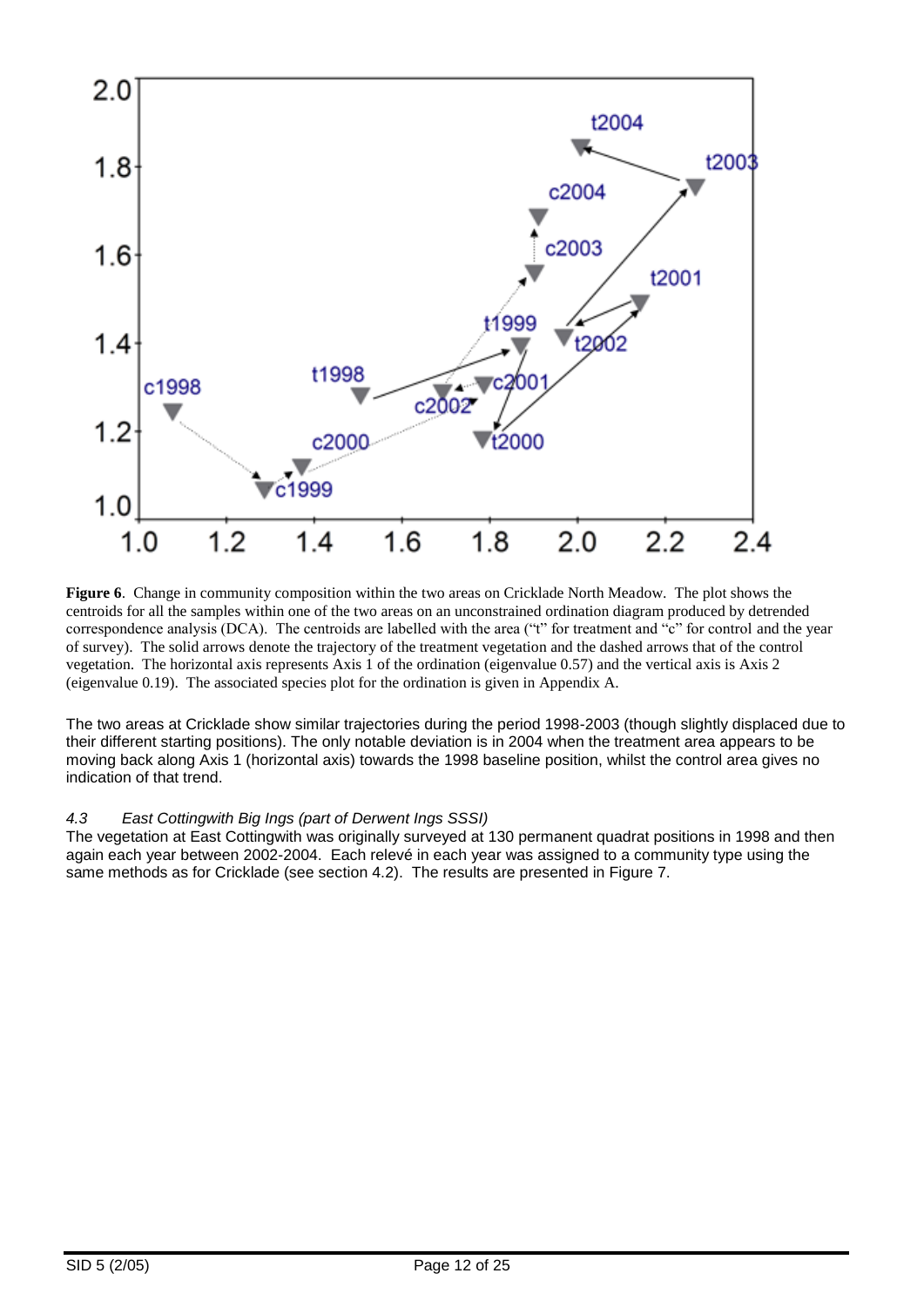



Again the TWINSPAN approach has allocated more relevés to the "drier" communities, but again the pattern of change is the same whichever method is used. The extent of the dry MG4 community has declined steadily over the whole period, until it has all but disappeared if the dissimilarity approach is used. There was no discernable difference in pattern of community assignment between the two blocks (this is as expected given that the planned treatment was never implemented and therefore all the changes observed at the site have been meteorologically driven). This is illustrated by Figure 8 which shows the trajectories of vegetation change for the two areas separately.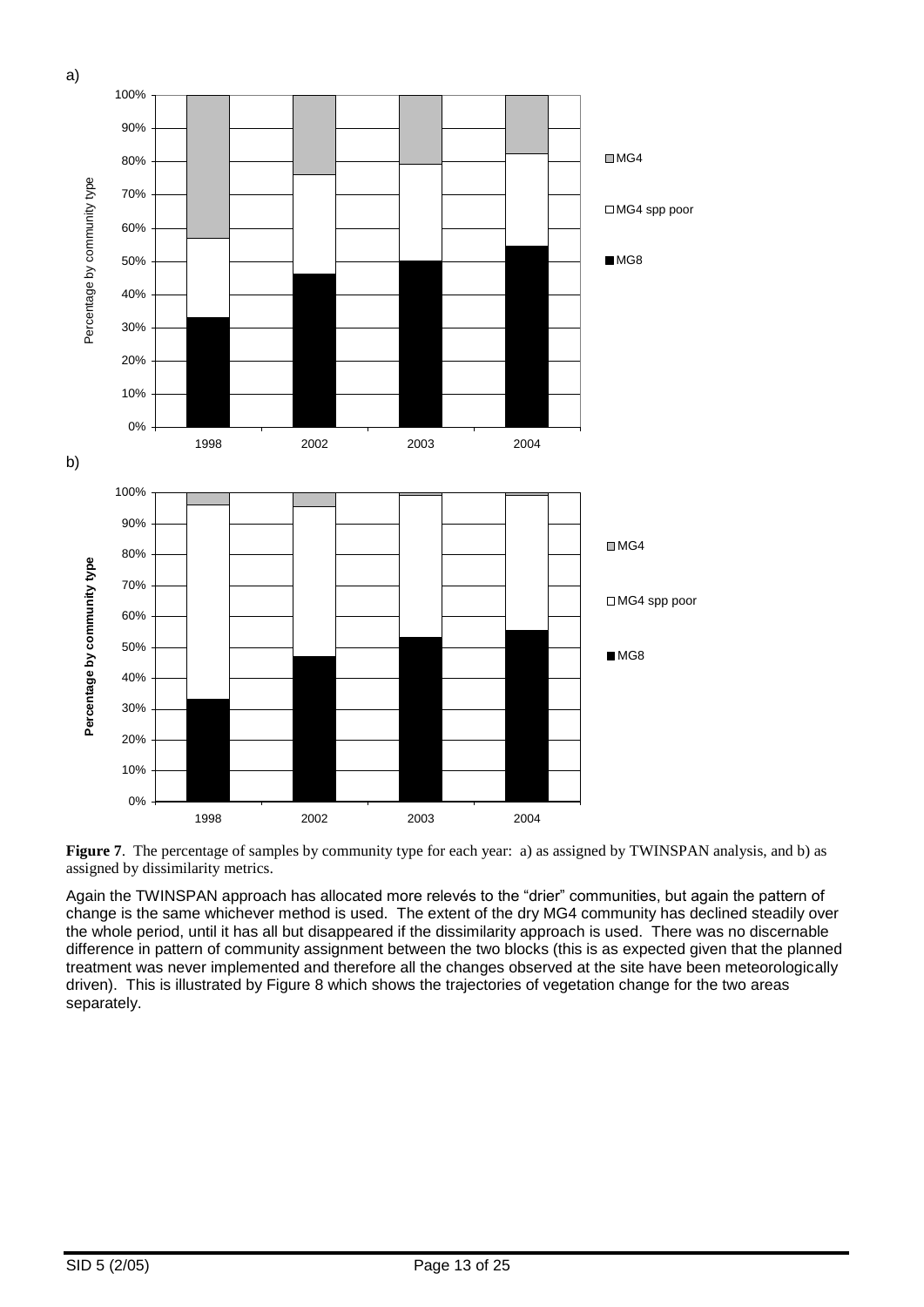

**Figure 8**. Change in community composition within the two areas on East Cottingwith Big Ings. The plot shows the centroids for all the samples within each of the two areas on an unconstrained ordination diagram produced by detrended correspondence analysis (DCA). Axis 1 has an eigenvalue of 0.53, whilst axis 2 has 0.21. Labelling of centroids is as for Figure 6.

Both trajectories show sustained movement along Axis 1, but a reversal of direction with respect to Axis 2 during the final year.

# *4.4 Moorlinch SSSI*

The vegetation at Moorlinch was distinct from that at the other two sites. This may in part be because its hydrological system maintains water-tables close to the surface throughout the spring (see Fig. 3). Therefore a different set of communities need to be considered for this site. The most species-rich expression is the community labelled MG8 *Carex*. It, in common with the species-rich communities at the other two sites, appears the least tolerant of waterlogging. There is a transitional community, labelled *Agrostis-Carex Carex distans*  grassland, to reflect the high constancy of distant sedge (*C. distans*) within the vegetation type. The wettest vegetation conforms to *Agrostis-Carex* grassland; a community not originally listed within the NVC, but subsequently recognised in the UK and occurring elsewhere in Europe (Rodwell *et.al*, 2000). Assignment of the relevés to community type is displayed in Figure 9.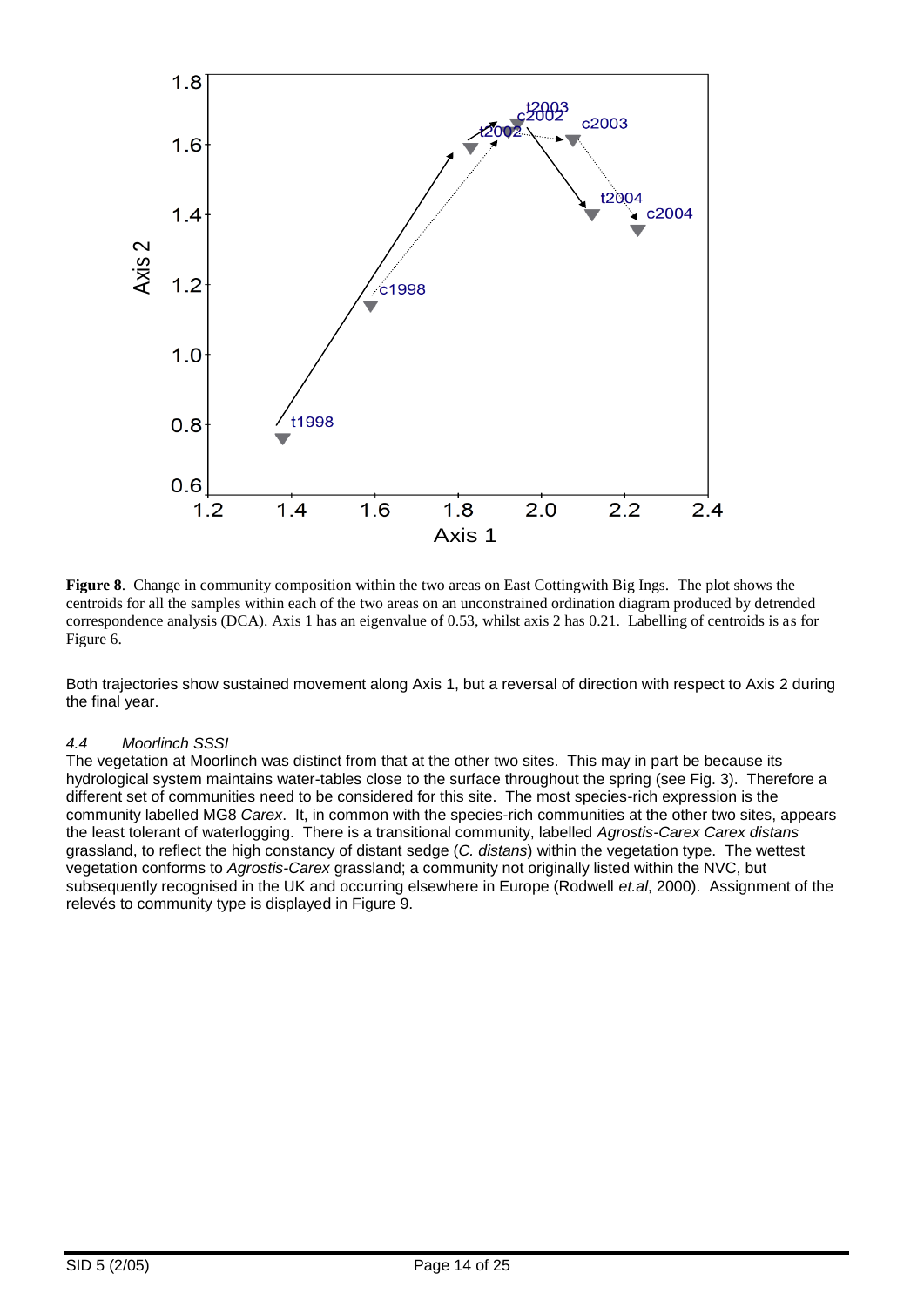



As for the other two sites, although the TWINSPAN approach has allocated more relevés to the drier communities, the two methods are in close agreement in terms of community change. The changes have been less marked than at the other sites, showing an initial movement toward the wetter community, but a reversal in response to the dry spring in 2004.

The implementation of the Raised Water Level Area occurred in 2000, but does not appear to have significantly changed the water regime of the affected fields. It transpired that the previous management of ditches in the area had approached the requirements of the ESA Raised Water Level prescription and therefore formal entry into a scheme had limited effect. The three fields sampled each had slightly different vegetation types, presumably as a result of past management, and similar patterns of community change were found across the treated and control areas. Figure 10 gives the trajectories of change in ordination space.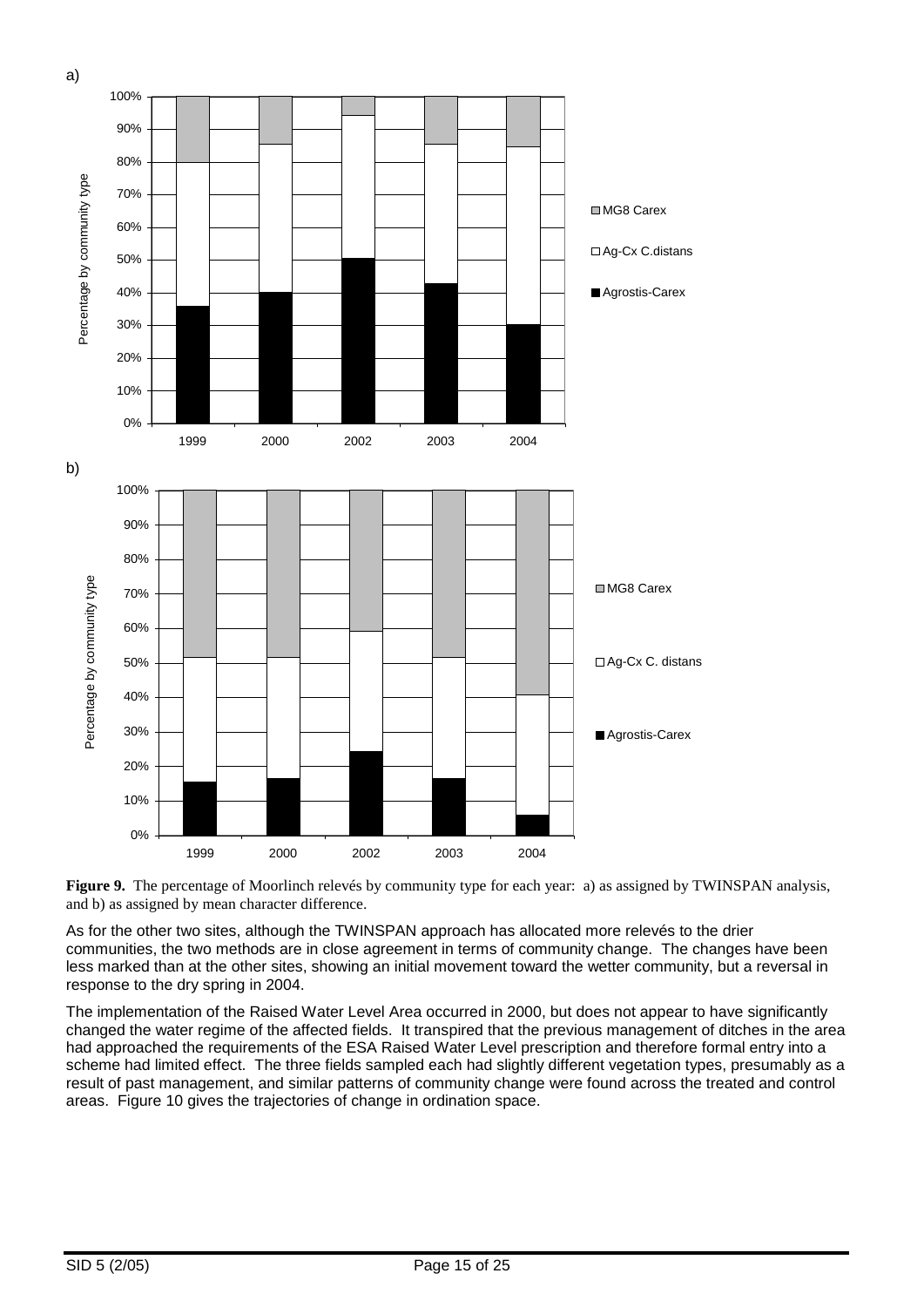

**Figure 10**. Change in community composition within the two areas on Moorlinch SSSI. The plot shows the centroids for all the samples within each of the two areas on an unconstrained ordination diagram produced by detrended correspondence analysis (DCA). Axis 1 has an eigenvalue of 0.47, whilst axis 2 has 0.33. Centroids are labelled as described for Figure 6.

The two trajectory paths do not show a clear directional change. The offset of the two patterns reflects the different starting points, which may be a result of past management.

# *4.5 Changes in species abundance*

The cover scores of all the individual species monitored as part of the project were analysed to investigate whether changes at a species-level were a more sensitive measure of hydrological change than was community assignment. To achieve this, a correlation matrix was constructed for each site in which correlation coefficients for each species against various measures of soil waterlogging were calculated. Three periods of waterlogging were considered:

- 1. The 12 months immediately prior to survey in June (WL 12m)
- 2. The 12 months which ended in the previous June (WL lag)
- 3. The 36-month period prior to the survey (WL 36m)

This was done to reveal the degree of inertia some species might show to change and whether there are lag effects between a hydrological change and individual species responses. Appendix B holds the matrices of correlation coefficients. To summarise the data set, the species which showed responses to water regime that were both statistically significant and consistent across all three sites were selected and categorised in terms of whether their abundance responded positively or negatively to waterlogging and to which of the three time periods the response was strongest. The results of the categorisation are shown in Table 4.

**Table 4**. Species whose abundance showed a consistent significant relationship to soil waterlogging across all sites at which it was recorded. If a species could be listed in more than one category, it has been placed in the one where it showed the stronger (or more consistent) response.

| Period of<br>waterlogging                                           | 12 months up to<br>survey date (WL 12m)                             | 12-24 months prior to<br>survey date (WL lag) | Three year period prior to<br>survey date (WL 36m) |  |
|---------------------------------------------------------------------|---------------------------------------------------------------------|-----------------------------------------------|----------------------------------------------------|--|
|                                                                     | Positive response (increase in cover with increase in waterlogging) |                                               |                                                    |  |
| <b>Species</b>                                                      | Glyceria fluitans                                                   | Agrostis stolonifera                          | Galium palustre                                    |  |
|                                                                     | Carex nigra                                                         |                                               | Myosotis laxa                                      |  |
| Negative response (decrease in cover with increase in waterlogging) |                                                                     |                                               |                                                    |  |
| <b>Species</b>                                                      | Cerastium fontanum                                                  | Alopecurus pratensis                          | Cynosurus cristatus                                |  |
|                                                                     | Lathyrus pratensis                                                  | <b>Bromus commutatus</b>                      | Festuca rubra                                      |  |
|                                                                     | Rumex acetosa                                                       | <b>Bellis perennis</b>                        | Plantago lanceolata                                |  |
|                                                                     |                                                                     |                                               | Ranunculus acris                                   |  |
|                                                                     |                                                                     |                                               | Trifolium pratense                                 |  |

The mean abundance values for six of the species in Table 4 are presented in Figure 11 to illustrate the extent of variation over the timescale of the project.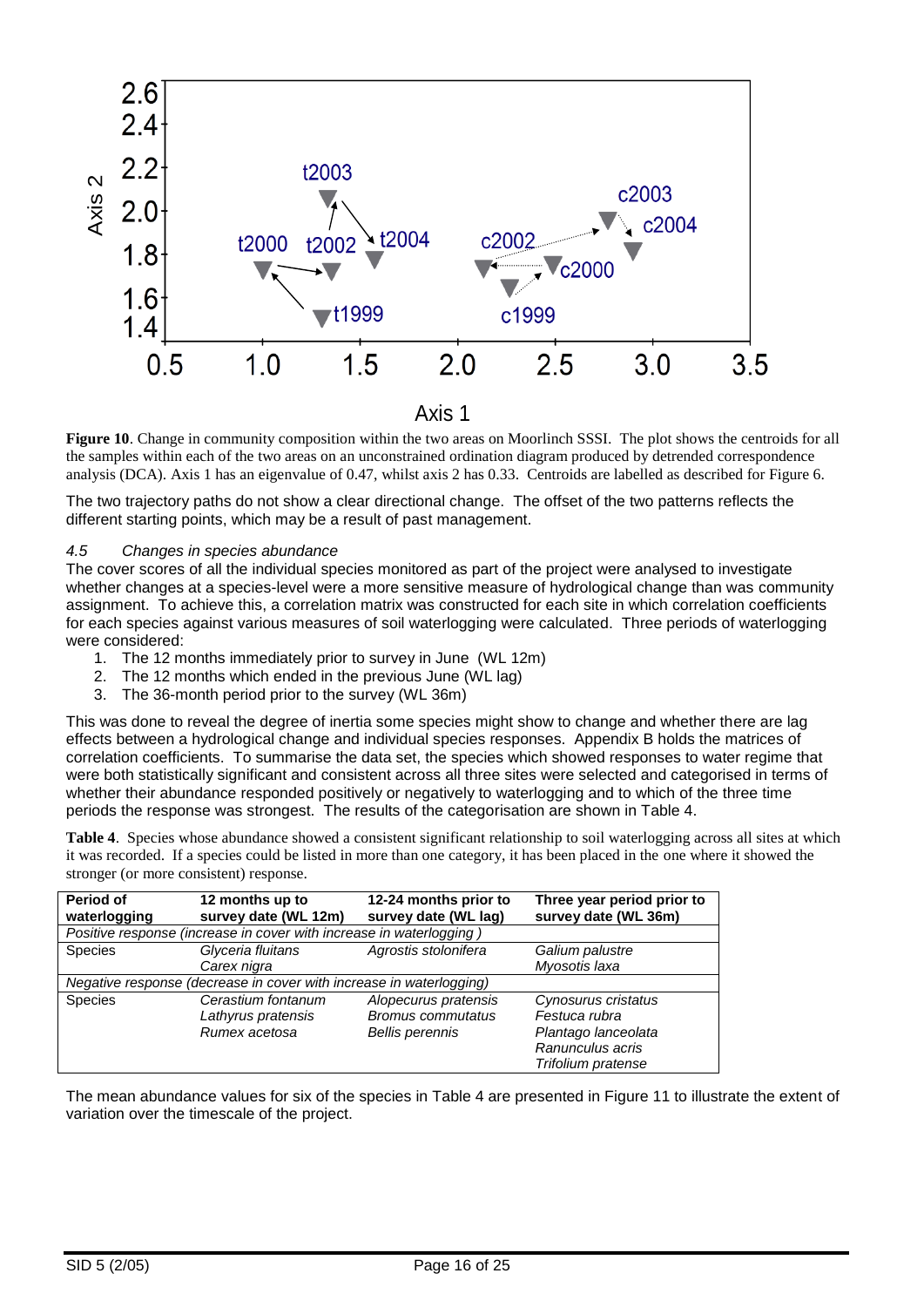

Figure 11. An illustration of the dynamics of potential indicator species between years. The same species (a subset of those in Table 4) are shown for each site: a) Cricklade, b)East Cottingwith and c) Moorlinch. The summed abundance of a species over all the survey years is set at 100%, the relative contribution of each year to that total is then shown, allowing the changes in abundance to be compared. For East Cottingwith (chart b), data for *Glyceria fluitans* is substituted by those for *G. maxima, because G. fluitans* was insufficiently frequent to give robust mean values.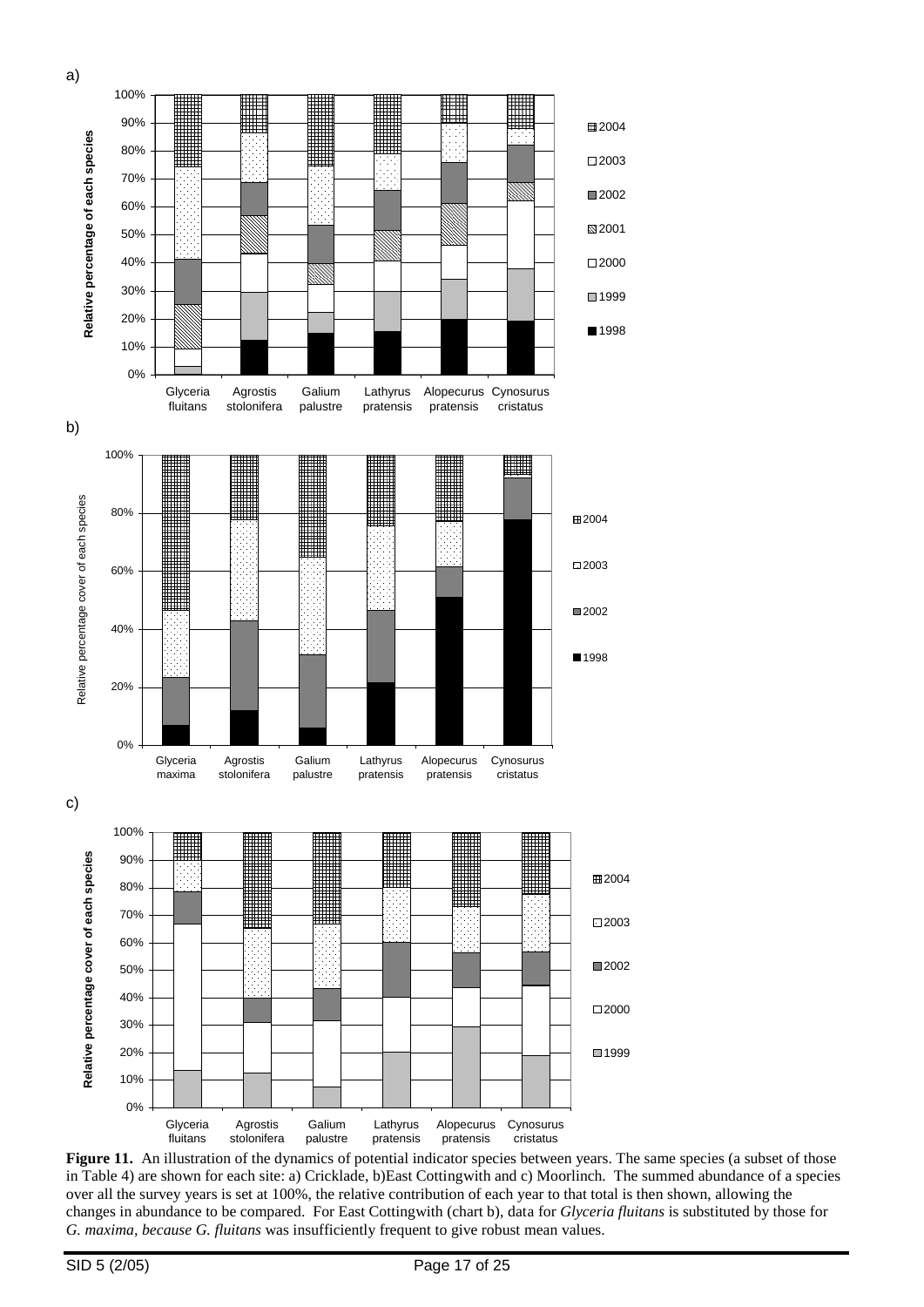# *4.6 Identifying drivers of change*

Earlier reports (e.g. Gowing *et al.,* 2002) have demonstrated water-regime to be the major determinant of plant community composition in floodplain grasslands. Furthermore the utility of the SEV approach has been demonstrated for comparing sites with different soils and different hydrological systems. To explore which of the SEV variables (waterlogging or soil drying) is the more important for driving the community changes observed in this project, an ordination approach was taken. Figure 12 shows the relationship of some water regime variables and mean Ellenberg scores (Ellenberg, 1988) against the pattern of community change at Cricklade North Meadow and East Cotttingwith. Moorlinch was not included in this part of the analysis as it lacked a clear directional change.



**Figure 12**. Ordination plots for a) Cricklade data and b) East Cottingwith data showing the position of supplementary variables in relation to the axes displayed in Figures 6 and 8 respectively. As in Table 4, WL\_12m is the SEV waterlogging (metre weeks) cumulated over the 12 month prior to survey; WL\_lag is the SEV waterlogging in the 12 months prior to that; WL\_36m is the 3-year mean SEV waterlogging. In addition, SD\_36m is the 3-year mean SEV for soil drying; Ellen\_F is the mean Ellenberg F-score (for moisture) for each quadrat; Ellen\_N is the mean N-score (for nutrient availability) and Ruderalness is a measure of Grime's Ruderal strategy on a quantitaive scale. The length of the arrow reflects its explanatory power. Those parallel to Axis 1 are correlated to the factor with the highest degree of variability within the botanical data.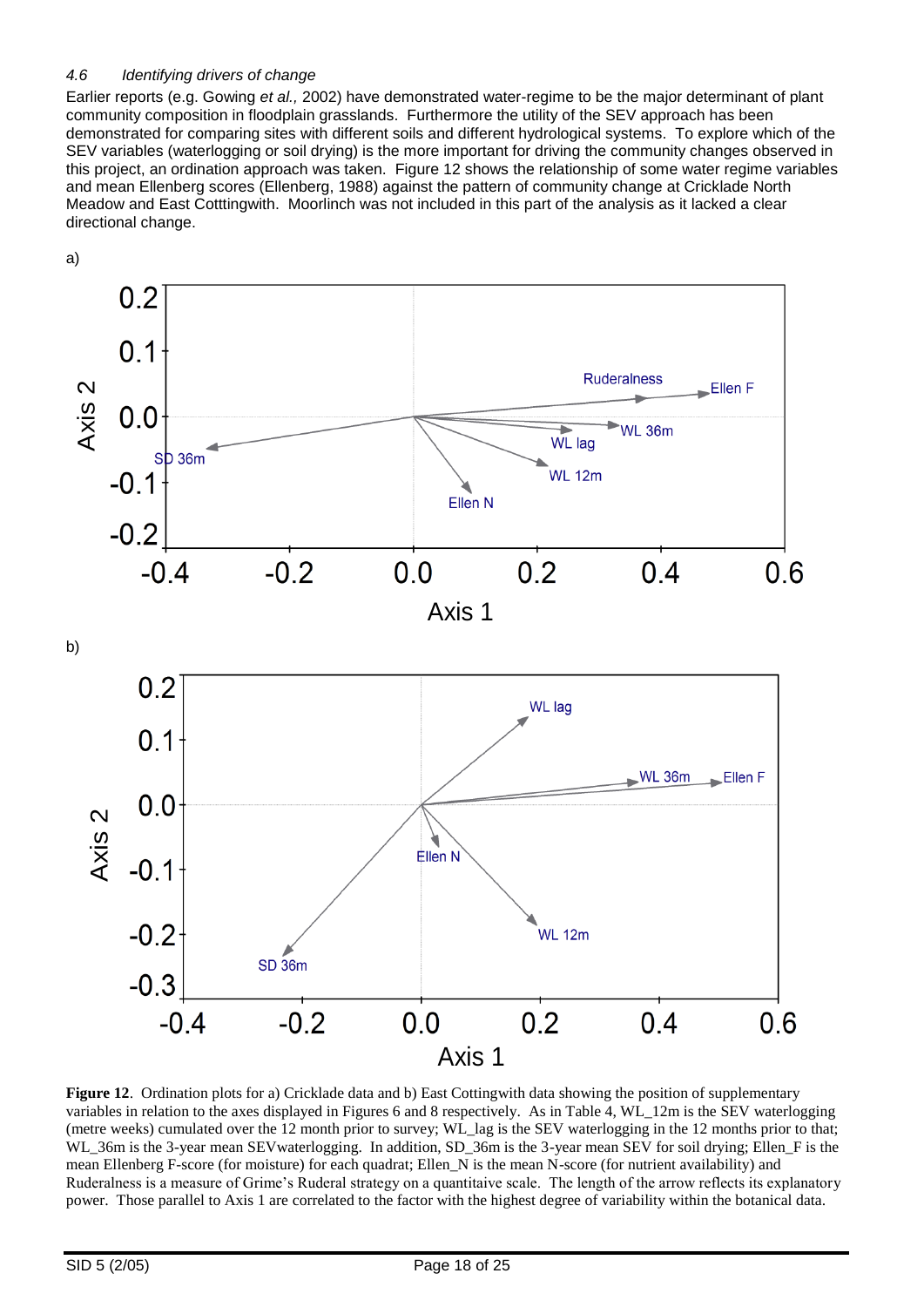Figure 12 suggests that SEV waterlogging averaged over a three year period prior to survey has more potential explanatory power than any of the other hydrological variables used, because it's corresponding arrow is in both cases the longest and most closely correlated to Axis 1. As shown in project BD1310, there is a strong correlation between this variable (in that case averaged over 5 years) and the Ellenberg F-score. The following section will explore the appropriate length of time over which to consider the water regime.

The arrow labelled Ellen N suggests that nutrient availability may be correlated with Axis 2 at both sites. The pattern of change at Cricklade therefore suggests that the vegetation has become less indicative of high nutrient status during 2003 and 2004 (years in which the site had little or no flooding), whilst at East Cottingwith, the vegetation may have become more indicative of higher nutrient status in 2004 (this follows some over-bank river flooding in the winter of 2003/4).

# *4.7 Rates of change*

Using Cricklade as the model site because it has 7-years continuous data, the rate of community change as a function of water regime was explored. The transition between the species-rich form of MG4 (for which the site is notified as a candidate Special Area for Conservation under the European Habitats Directive) and its speciespoor variant was quantified using the dissimilarity metric. The probability that a relevé classified as "MG4" in year *t* becomes "species-poor" in year *t+1* was calculated, as was the probability that a "species-poor" relevé becomes species-rich "MG4." The difference in these two probabilities then reflects the net change in community type as a function of the community status in year *t*.

This probability may be calculated for each of the 6 transitions for which community type at year *t* and year *t+1* are known. The results can then be plotted against a measure of the preceding 3-year mean for SEV waterlogging in order to investigate the relationship between water regime and rate of change. The treatment and control areas at Cricklade were considered separately as their hydrology was managed differently.



**Figure 13**. The proportion of relevés sampled at Cricklade changing from "species-poor" to "MG4" (positive values) or from "MG4" to "species-poor" (negative values) in a given year as a function of waterlogging. Line represents best fit by linear regression ( $r^2 = 0.57$ ).

Data from nine separate floodplain sites, collected during project BD1310, enabled the identification of the crossover point at which the spp-poor MG4 community becomes more frequent than the richer MG4 community to occur at a mean SEV waterlogging of 1.1 metre weeks. The data presented here (Figure 13) is compatible with that value. When the SEV was lower than 1.1, the percentage increase in MG4 averaged 5% per year (standard error of mean =  $12\%$ ), when above this threshold, the average percentage decrease was  $38\%$  (S.E. =  $5\%$ ). Whilst the standard error for the recovery rate is large (due to lack of opportunities to record it), it can still be stated that the rate of recovery is significantly lower than the rate of loss, even if one allows for the two rates to have different variances. It is also of note that the percentage of relevés changing community type in a single year exceeded 60% on one occasion in one area (control area in 2001).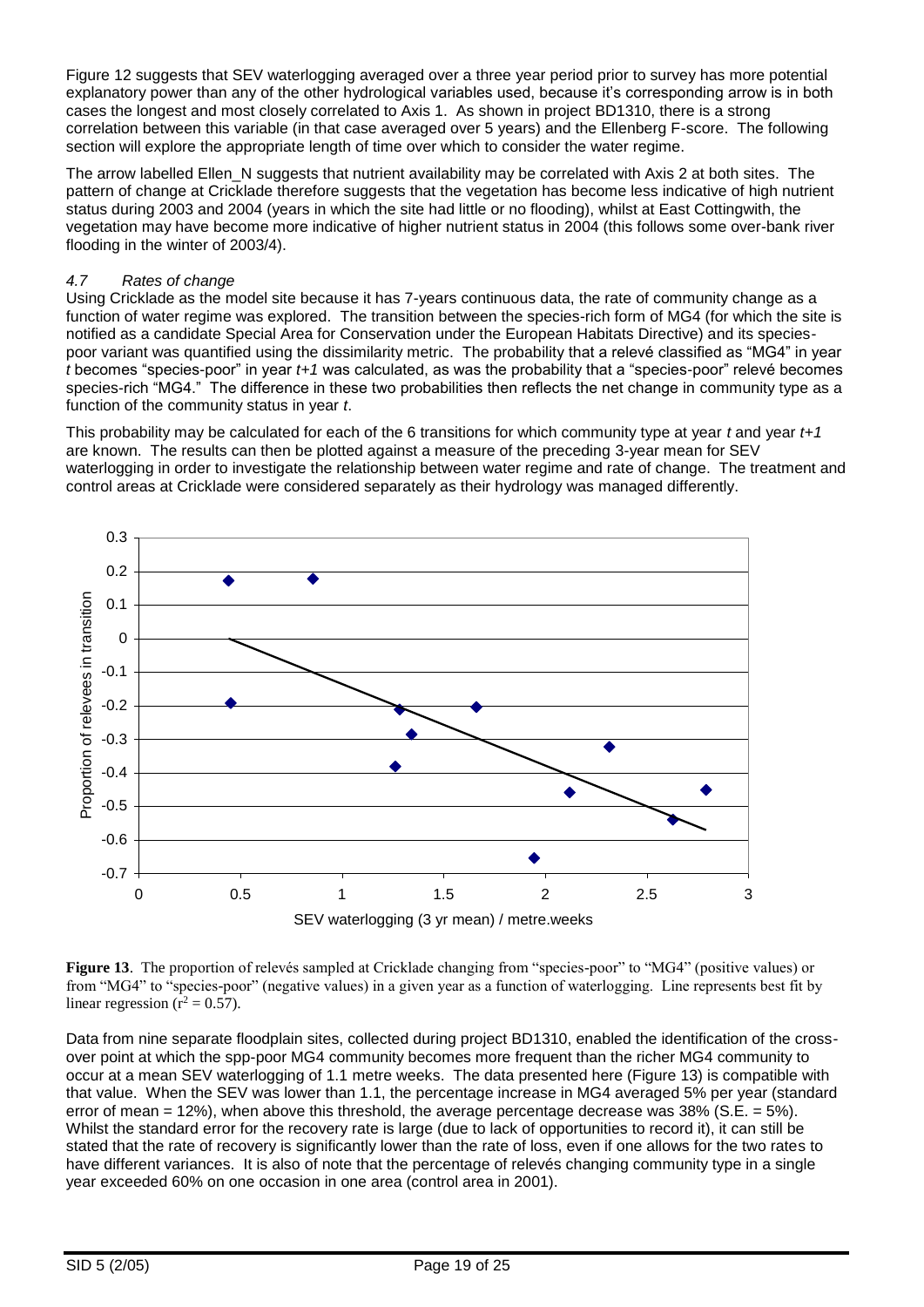The data indicate that the probability of a transition between the two community types is a linear function of cumulative waterlogging in the three years prior to survey. The regression equation of the line displayed in Figure 13 is:

$$
D = 0.1075 - 0.2429 * W
$$

where *D* is the net change in the frequency of MG4 as a proportion of its frequency at the start of the 12-month period and *W* is the SEV for waterlogging, expressed as a mean over the three years prior to the survey (WL 36m).

Although 3 years was indicated in the ordination diagrams to be an appropriate time over which to cumulate waterlogging stress, this assumption was tested further by correlating the observed rate of community change with SEV waterlogging variables calculated over a range of timeframes prior to the botanical survey. The results of this analysis are shown in Table 5.

**Table 5**. Correlation coefficients (n=12) for the relationship between the proportion of relevés in transition between MG4 and MG4 spp-poor and SEV waterlogging (such as shown in Figure 13) across a range of reference periods prior to the survey date. Statistical significance of each correlation is displayed (ns = non-significant).

| Reference period prior to<br>survey, over which SEV<br>waterlogging is averaged<br>(years) | Correlation coefficient between degree of<br>change and prior waterlogging<br>(negative values indicate variables are<br>negatively correlated) | <b>Statistical</b><br>significance | <b>Proportion of</b><br>variability<br>explained by<br>water regime |
|--------------------------------------------------------------------------------------------|-------------------------------------------------------------------------------------------------------------------------------------------------|------------------------------------|---------------------------------------------------------------------|
|                                                                                            | $-0.519$                                                                                                                                        | ns                                 | 0.27                                                                |
|                                                                                            | $-0.752$                                                                                                                                        | P < 0.01                           | 0.57                                                                |
| 3                                                                                          | $-0.754$                                                                                                                                        | P < 0.01                           | 0.57                                                                |
| 4                                                                                          | $-0.429$                                                                                                                                        | ns                                 | 0.18                                                                |
| 5                                                                                          | $-0.112$                                                                                                                                        | ns                                 | 0.01                                                                |
| 6                                                                                          | $-0.010$                                                                                                                                        | ns                                 | < 0.01                                                              |

The results suggest that 2 or 3 years prior to survey is the appropriate time over which to cumulate waterlogging stress in order to explain community change. It is noteworthy that cumulating the variable over a longer time period (e.g. 6 years) can result in an almost complete loss of explanatory power.

Using this information from the Cricklade site, it should be possible to predict the changes one would expect at East Cottingwith, where the same community transition is known to occur. The output from the hydrological model of East Cottingwith was used to calculate the "WL 36m" variable for each quadrat holding one of the two communities under investigation. The mean value across the site was then used in the regression equation above to predict *D*. Table 6 compares the predictions, with the changes actually observed.

**Table 6**. Comparison of the predicted changes in frequency of MG4 at East Cottingwith (as classified by the TWINSPAN approach) with the observed changes.

| Year of survey | <b>Proportion loss predicted</b><br>by regression equation | <b>Proportion loss observed</b><br>in survey |
|----------------|------------------------------------------------------------|----------------------------------------------|
| 2002           | 0.73                                                       | 0.74                                         |
| 2003           | 0.24                                                       | 0.22                                         |
| 2004           | በ 22                                                       | በ 17                                         |

Although there are only three periods for which changes in MG4 frequency at East Cotttingwith are known, it is nevertheless possible to calculate a correlation coefficient for the expected versus observed frequencies (0.9986), which is statistically significant (P<0.05; t-test against zero) even with only one degree of freedom.

# **5. Discussion**

The assignment of botanical relevés to community type, whether via a purely objective method (mean character difference) or a partially subjective one (grouping of TWINSPAN end groups), resulted in very similar patterns of community change at all three sites (Figs 4, 7 & 9), in spite of the absolute numbers within the categories varying according to method.

The data have allowed the rate at which communities change in response to soil water-regime to be quantified: recovery rates of species-rich MG4 were observed to be up to 17% per year; whilst rates of loss reached up to 65% per year. These rates are strongly linked to degree of soil waterlogging, as assessed by Sum Exceedence Value. It should be noted that the results were obtained from sites that contained a large stand of the speciesrich community, extending beyond the monitored areas, which provided a source of propagules for colonisation. The monitored areas experienced annual hay-making, grazing and flooding, all of which promote propagule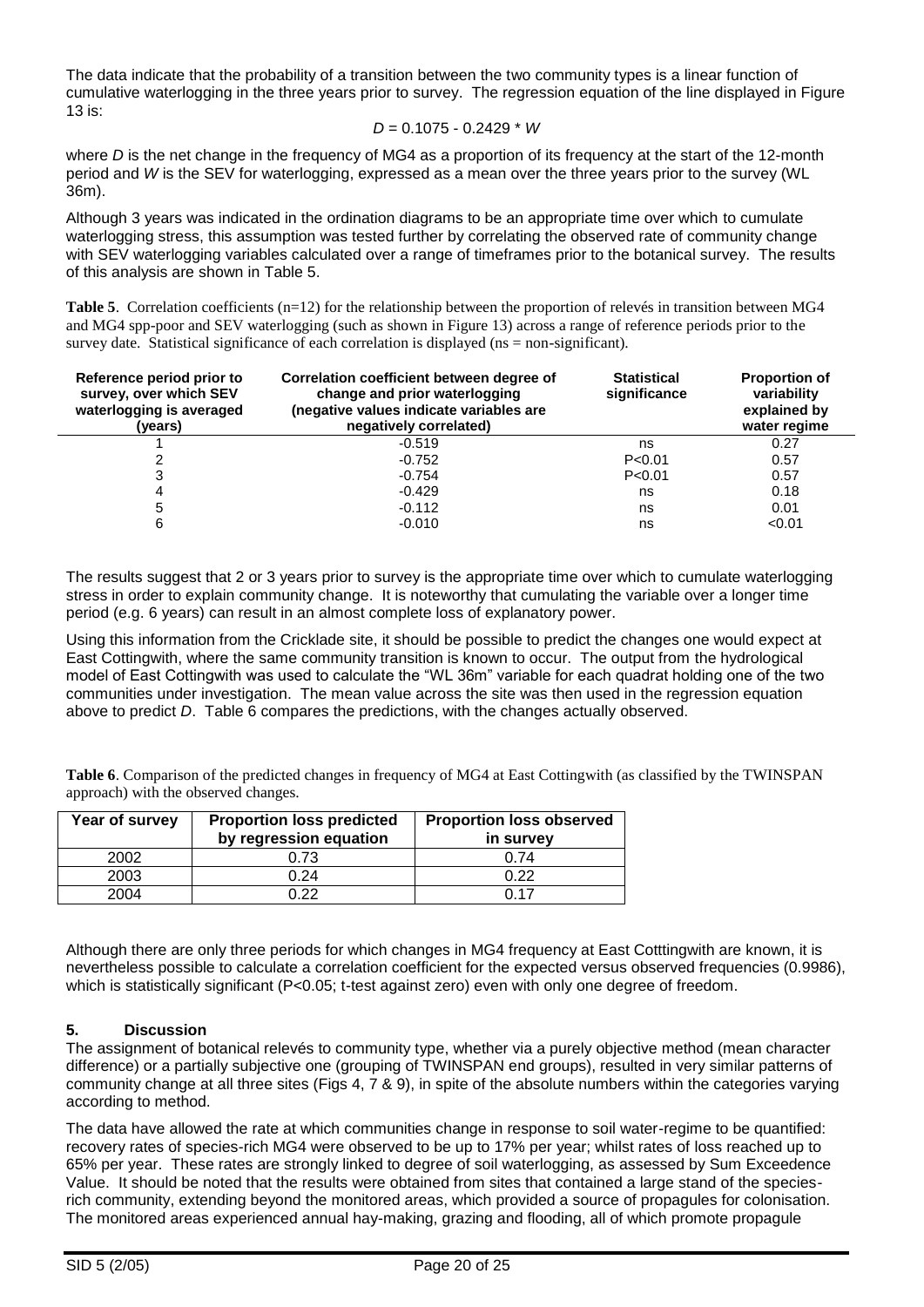dispersal. It is therefore suggested that propagule dispersal was not as limiting in this instance, as it may be in smaller, more isolated stands. The estimated recovery rates need to be viewed in this context.

The trajectories of botanical change as revealed by ordination plots (Figs 6, 8 & 10) were distinct for each site, reflecting local environmental conditions. The main factor affecting community type, on both the sites that showed clear changes during the period of study (Cricklade and East Cottingwith) was water regime in the form of waterlogging stress (Figure 12 a & b). This re-inforces our earlier findings (Gowing *et al.,* 1997 & 2002). However, given a time-series of information, this project has been able to go further and indicate the appropriate time period over which to cumulate stress in order to predict community change. The analysis clearly indicates that a period of 2 or 3 years prior to the survey has the greatest explanatory potential (Table 5). This is in contrast to the 5-year period which was assumed in the BD1310 report (following the earlier work of Noest, 1994 in the Netherlands), but is in line with the results of a recent study in Germany (Leyer, 2005), which relied on a 2 year dataset.

The dataset from Cricklade North Meadow now represents one of the largest, and perhaps longest, runs of botanical data from permanent plots on a floodplain in the UK. Here we have been able to use it to derive a regression line that can be used to predict the response of grassland at other sites to alterations in water regime. The technique was trialled here using data from East Cottingwith and found to give useful results.

Although communities respond to hydrological regime on a 2-3 year timescale, it was apparent that some species such as flote grass (*Glyceria fluitans*) and common mouse-ear (*Cerastium fontanum*) displayed a faster response, with their abundance correlating significantly with water-regime over the preceding year across all three sites. These species are perennial, but they can apparently take advantage of favourable conditions (increased waterlogging in the case of flote grass, decreased waterlogging in the case of mouse-ear) to increase their ground cover in a short time frame. Other species showed little or no response to the previous year's regime, but responded strongly to the year prior to that and to a 3-year mean, including the water forget-me-not (*Myosotis laxa*) and the meadow brome (*Bromus commutatus*). It is notable that these species are annual or biennial in lifecycle, but respond to the hydrological regime more than 12-months prior to their flowering time, suggesting water-regime controls their abundance primarily at the time of seedling establishment or even prior to that in controlling supply of seed and/or the competitive environment the seedlings face.

The supplementary variables on the ordination plots (Fig 12) also reveal information about factors other than waterlogging that may drive community change. SEV for soil drying as a 3-year mean (SD\_36m) gives a strong correlation with the botanical data, but the direction of correlation with respect to the other variables differed between the two sites. This suggests its effect is inconsistent. A more uniform response may be produced when drought is a stronger driver of community composition during a run of dry years.

A "Ruderalness" variable based on the classification of Grime *et al.* (1988) was used on the Cricklade plot to investigate whether Axis 2 reflected an increasing presence of short-lived species following perturbation by altered hydrology. However, the direction of increasing ruderalness correlated strongly with the waterlogging variables and Axis 1, but does not appear to have a relationship with Axis 2. Therefore, the movement up Axis 2 in the years after the heavy flooding ceased at Cricklade (2003 & 2004) does not appear to be related to the presence of short-lived species. Instead, the factor most closely correlated to Axis 2 at both sites is nutrient status, as estimated from the mean Ellenberg N value (Ellenberg, 1988). It is negatively correlated with the axis, which is compatible with the suggestion that silt delivery during floods may lead to more nutrient-demanding species in the vegetation (descend axis 2) in the immediate aftermath of floods (summer 2000 at Cricklade, summer 2004 at East Cottingwith) and less of these species (ascend axis 2) following dry winters (summer 2003 and 2004 at Cricklade, summer 2003 at East Cottingwith).

# **6. Implications for Defra policy**

# *6.1 Rates of loss and recovery of species-rich community types*

The data have quantified the rate at which species-rich grassland communities can change. The rate of loss can be rapid with a mean loss of 39% (±5%) per year being observed when a threshold waterlogging tolerance is exceeded. Recovery is slower with a mean rate of just 5% (±12%) per year, when waterlogging stress is below the threshold. It should be noted that this 5% figure is based on just three sets of observations and hence has a large margin of error. Nevertheless, the data are sufficient to state that the rate of observed recovery is significantly slower than the rate of loss.

The implications for this finding to the HLS scheme are that priority should be given to maintaining a suitable hydrological regime on species-rich sites, as this will give better return on investment than trying to rehabilitate a species-poor stand. To ensure this, guidance is required for consultants drawing up Farm Environment Plans (FEPs) and for Rural Development Service (RDS) advisors, in order that they can confidently identify stands of grassland that are particularly sensitive to soil water regime.

To give an idea of timescale for site rehabilitation, if one assumes the estimate for recovery of species-richness is 5% per year, this equates to the area of a species-rich community within a stand of a related species-poor community, doubling in size every 15 years given an appropriate water regime and a supply of propagules. This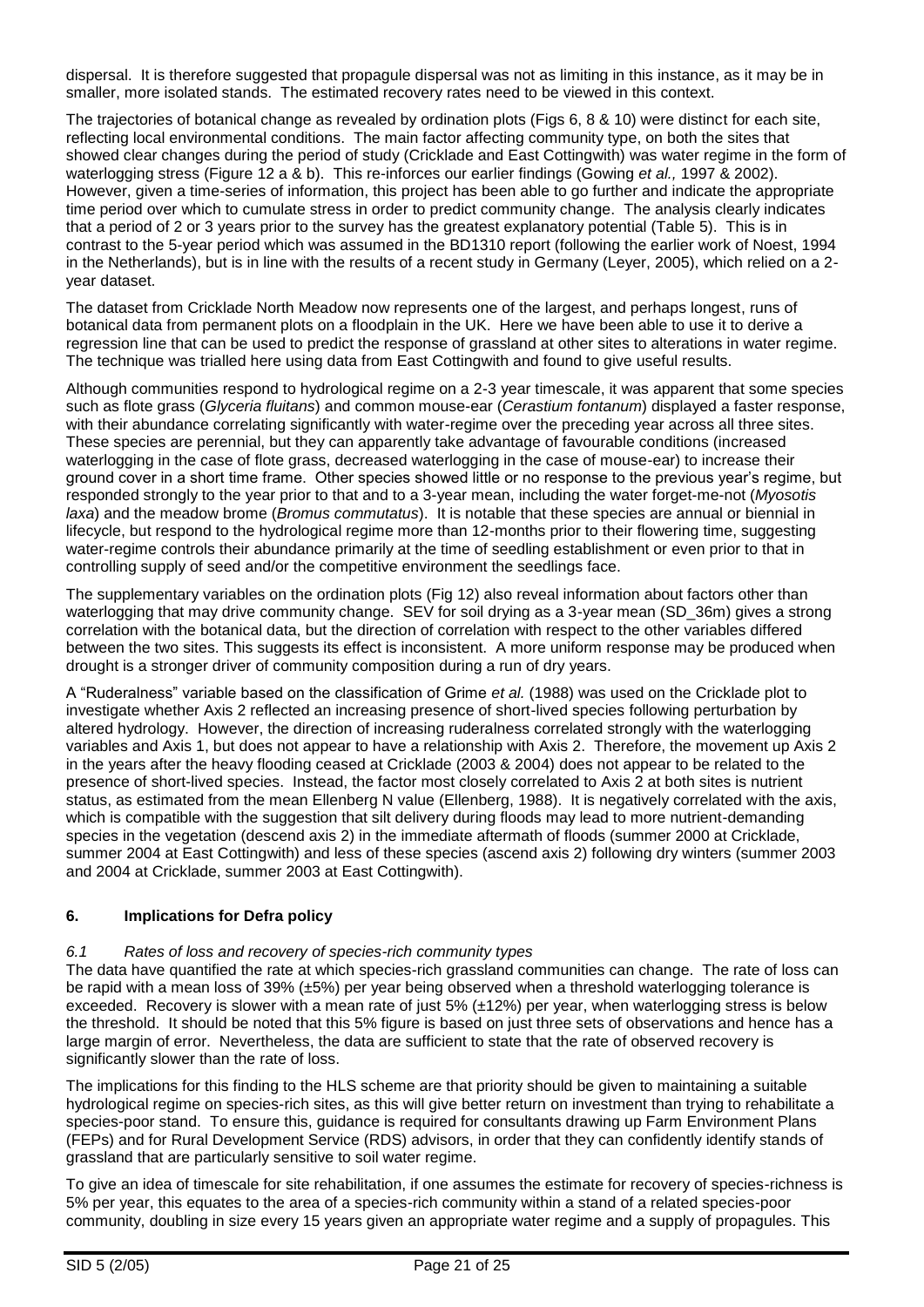compares to the area of species-rich vegetation halving in size in just two years, if the water regime is beyond a threshold.

One of the main implications of these results is for the monitoring of schemes and the interpretation of data. A monitoring design that permits stands to be given a community description would provide more robust data than one relying on a few "indicator" species, as the community designation would change more slowly and reflect the longer-term drivers of change. Having said that, appropriate selection of indicator species would allow the impact of a new hydrological scheme to be assessed rapidly. The data presented here allow indicators to be selected for different timescales of response to hydrology.

# *6.2 Interpretation of monitoring data*

One important finding of this research, which has perhaps not been fully appreciated by the conservation community, is the over-riding influence of meteorological patterns on the composition of floodplain grasslands. Variations in the quantity of rain falling in spring (*cf*. Fig. 2) can completely mask the effect of hydrological management operations. All interpretation of monitoring data therefore needs to be in the context of the prevailing meteorological conditions. The information in this report and its predecessor (BD1310) should permit informed judgements about this to be made.

# **7. Future research requirements**

*7.1 Full validation*: The predictive model used here shows great promise and gave a statistically significant result, but it cannot be regarded as fully tested. Continuation of the monitoring of permanent quadrats at the two key sites (Cricklade North Meadow and East Cottingwith Big Ings) would allow a more complete validation. The addition of a totally independent site (e.g. Portholme SSSI, Huntingdon) would provide a great opportunity to test the general transferability of the model.

*7.2 Response to drought*: Continued monitoring at these sites would have added value if the UK experiences another period of drought such as that during 1989-1991.It would then be possible to derive tolerances of community types to stresses imposed by soil drying. This has not been possible during the time frame of the current project or its predecessor, because annual rainfall has been generally above average, though 2003 & 2005 have been relatively dry years, so an opportunity to consider the role of soil drying in community determination may be about to present itself.

*7.3 Nutrient deposition:* Perhaps the most interesting lead to follow up through future research is the role of nutrient availability in determining community change within floodplain grasslands. The evidence presented here suggests nutrient availability may be the environmental driver associated with Axis 2 of the ordination plots. It appears to act independently of water regime to some degree and perhaps on a different time frame. This is an important area of research within the context of the European Water Framework Directive. Our knowledge of the quantity of nutrients being deposited on floodplain habitats during floods is very limited (Gowing *et al*., 2002). Some pilot data has been collected for the sites discussed here, but not for a sufficient range of flood events to draw general conclusions. The maintenance of important habitats in floodplains such as fens and wet woodlands as well as grazing marsh and lowland meadows may be dependent on an appropriate supply of flood-borne sediment, so good ecological status would rely on nutrient management at a catchment scale, but that is only achievable if the habitat requirements are understood. Field monitoring is required to achieve this and it would be essential to do this in tandem with monitoring (or modelling) of soil water regime, so that the two factors can be considered together.

*7.4 Remote sensing:* Realising the utility of monitoring community type, but given its cost in terms of ground survey, more cost-effective methods for gathering the information should be explored. Remote sensing data from aircraft using hyper-spectral imagery offers a solution, but attempts to train software to recognise community types within grassland have been thwarted by technical obstacles that limit precision. New developments in GIS technology may offer a route to overcome these obstacles and the large dataset on floodplain grasslands compiled through Defra research constitutes a useful resource with which to develop the technique.

# **8. Actions to be completed**

# *8.1 Technical advice note*

David Gowing, in collaboration with both the other project contractors and the Rural Development Service (RDS), will author a Technical Advice Note (TAN) for use by RDS advisors when developing, or commenting on, farm plans under the HLS scheme. The note will guide advisors in recognising grasslands likely to be most sensitive to soil water regime, comment on the design of hydrological schemes for habitat enhancement, suggest an appropriate design and timeframe for monitoring, advise on the interpretation of monitoring data.

# *8.2 Offer staff development to RDS advisors*

To achieve technology transfer effectively, it is proposed that a short course involving field visits, with hands-on monitoring and data interpretation, would be the most appropriate format. Cranfield University has historically run a number of courses entitled "Hydrological management for conservation" for clients such as the Environment Agency, English Nature and Countryside Council for Wales. A costed outline of a course, tailored for the needs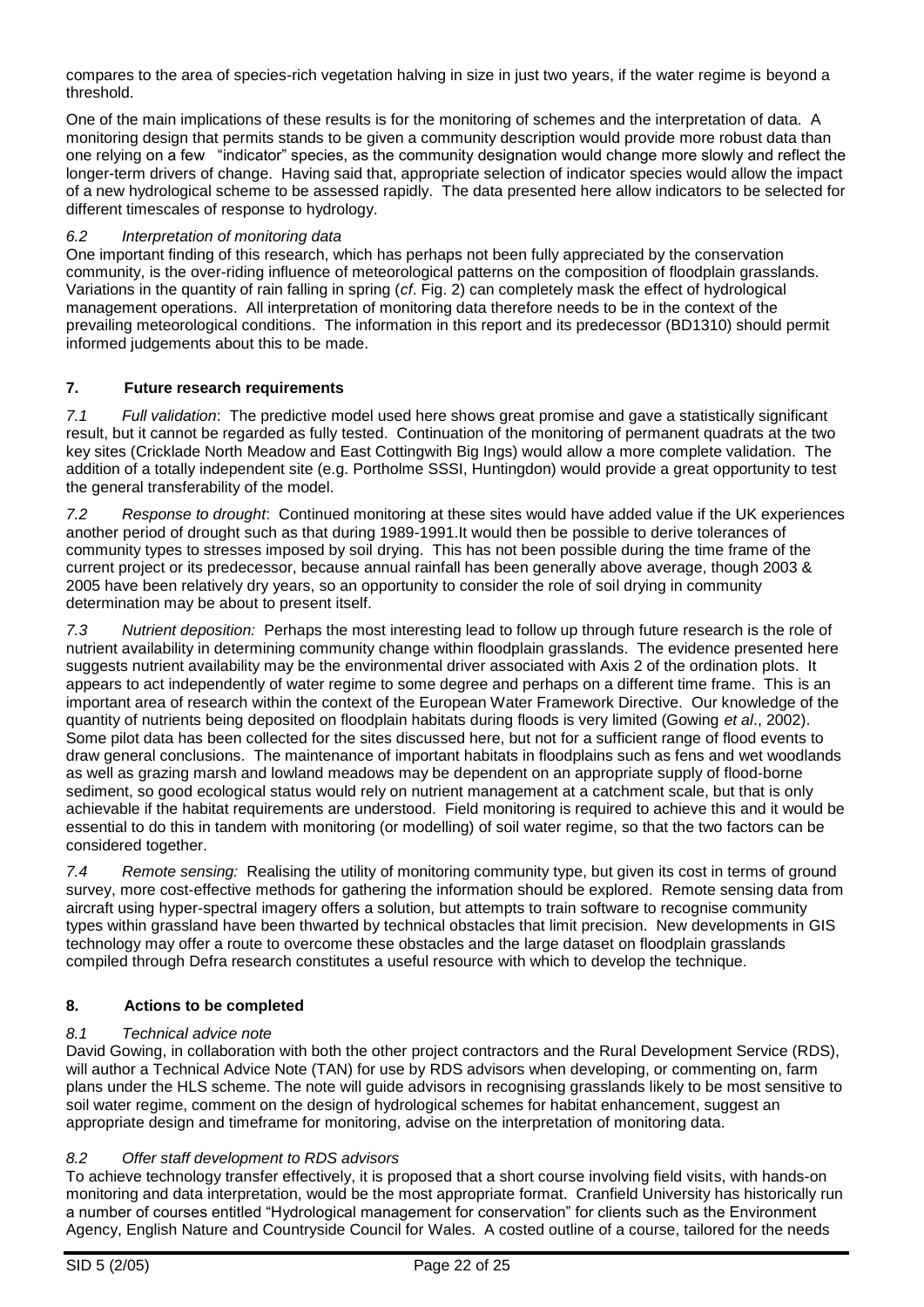of RDS advisors and incorporating the research results summarised here, will be developed and presented to the RDS training co-ordinator for their consideration.

# *8.3 Publication in scientific journals*

A review meeting of all project participants was held in December 2004, at which 4 papers for publication were identified based on the outputs of this project and its predecessor. One has already been submitted to the Journal of Ecology; the others are in preparation and will be submitted during 2005/6.

# *8.4 Integrate results with "Re-instatement of surface grips" project (BD1322)*

Given the understanding of vegetation response to soil water regime revealed in this project, it is important to link that information to research on the management of within-field water regimes, currently being conducted by CEH. David Gowing is a sub-contractor on that project and will endeavour to join-up the outcomes from the two projects in the final report for BD1322. Maximising the potential of HLS for both botanical diversity and breeding bird success through appropriate water management would be the goal.